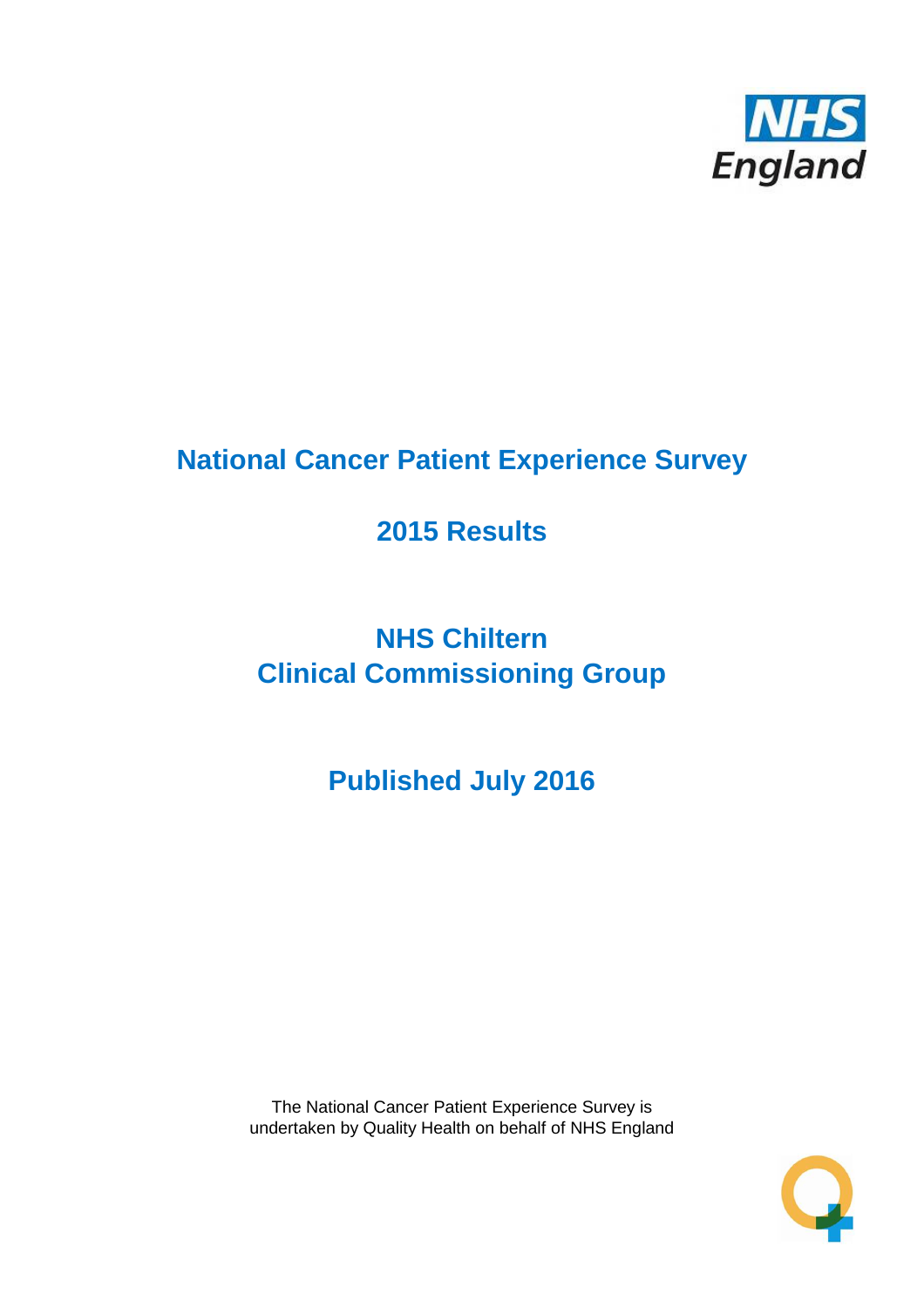### **Introduction**

The National Cancer Patient Experience Survey 2015 is the fifth iteration of the survey first undertaken in 2010. It has been designed to monitor national progress on cancer care; to provide information to drive local quality improvements; to assist commissioners and providers of cancer care; and to inform the work of the various charities and stakeholder groups supporting cancer patients.

The survey was overseen by a national Cancer Patient Experience Advisory Group. This Advisory Group set the principles and objectives of the survey programme and guided questionnaire development.

The survey was commissioned and managed by NHS England. The survey provider, Quality Health, is responsible for designing, running and analysing the survey.

Full national results and other reports are available at www.ncpes.co.uk

Further details on the survey methodology and changes to the 2015 survey can be found in the Annex. Note that a number of significant changes were made to the 2015 survey so caution should be taken in directly comparing data from the 2015 survey to the findings of the previous CPES surveys. No comparisons with previous surveys are presented in this report.

#### **This report**

The report shows how this CCG scored for each question in the survey, compared with national results. It is aimed at helping individual CCGs to understand their performance and identify areas for local improvement.

Note that responses for questions with 1-20 respondents have been suppressed. This is to protect patient confidentiality and because uncertainty around the result is too great.

#### **Data tables**

The data tables presented in this report show the following for each question:

- **Column 1** shows the number of respondents to this question
- **Column 2** shows the unadjusted 2015 score for this CCG
- **Column 3** shows the case-mix adjusted 2015 score for this CCG
- **Column 4** shows the lower limit of the expected range of scores for this CCG (the top of the pale blue section on the Comparability chart - see below)
- **Column 5** shows the upper limit of the expected range of scores for this CCG (the bottom of the dark blue section on the Comparability chart - see below)
- **Column 6** shows the National Average score for this question.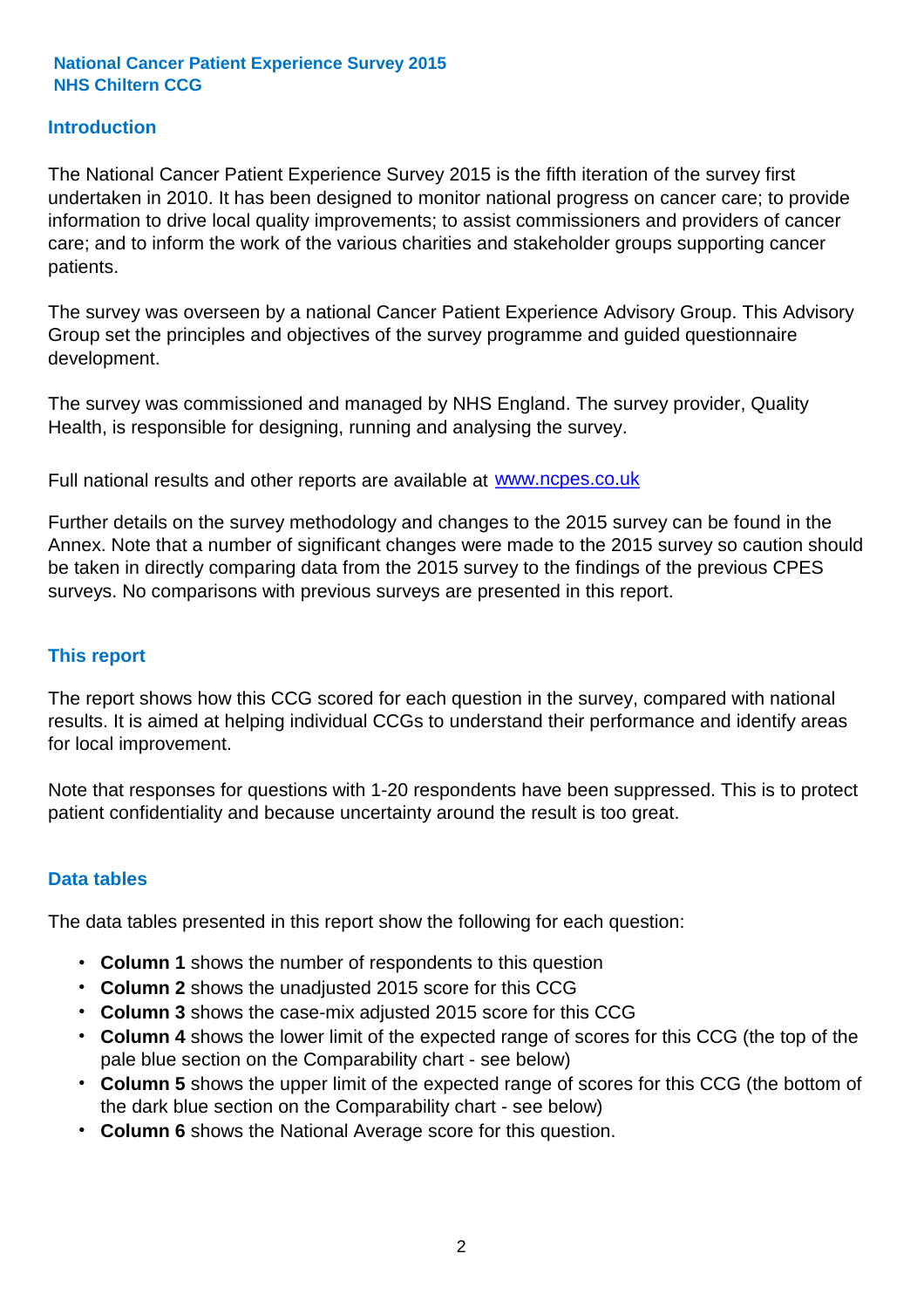Results for individual response options are presented in the detailed data tables **WWW.ncpes.co.uk** Confidence Intervals for unadjusted and case-mix adjusted data are provided in these tables.

Expected ranges and 95% Confidence Intervals highlight the uncertainty around the results. The size of the expected ranges and confidence intervals will be different for each question, and depends on the number of respondents and the range of their responses.

For further details on case-mix adjustment and the scoring methodology used, please refer to the Annex.

### **Comparability charts**

For the 2015 survey, we have adopted the CQC standard for reporting comparative performance, based on calculation of "expected ranges". This means that CCGs will be flagged as outliers only if there is statistical evidence that their scores deviate (positively or negatively) from the range of scores that would be expected for CCGs of the same size.

The Comparability charts in this report show a bar with these expected ranges (in grey), higher than expected (in dark blue), and lower than expected (in pale blue). A black dot represents the actual score of this CCG.

The same colour convention has been used in Column 3 of the Data tables.

For further details on expected ranges, please refer to the technical document at **www.ncpes.co.uk** 

#### **Tumour group tables**

The final set of tables in this report show the scores for each question for each of the 13 tumour groups, with a comparative national score for that tumour group.

These breakdowns are intended as additional information for CCGs to understand the differences between the experiences of patients with different types of cancer. The numbers are generally relatively small and may not be statistically significant. They should therefore be treated with some caution.

#### **Notes on specific questions**

Question 5 in the survey has not been scored. However, the unscored data is useful and has been published alongside the other results in this report. This question asked respondents to "tick all that apply". The results show all of the responses given including where respondents chose two or more options.

Questions used to direct respondents to different parts of the survey (questions 4, 17, 24, 27, 40, 43, 46) and other demographic and information questions are not reported.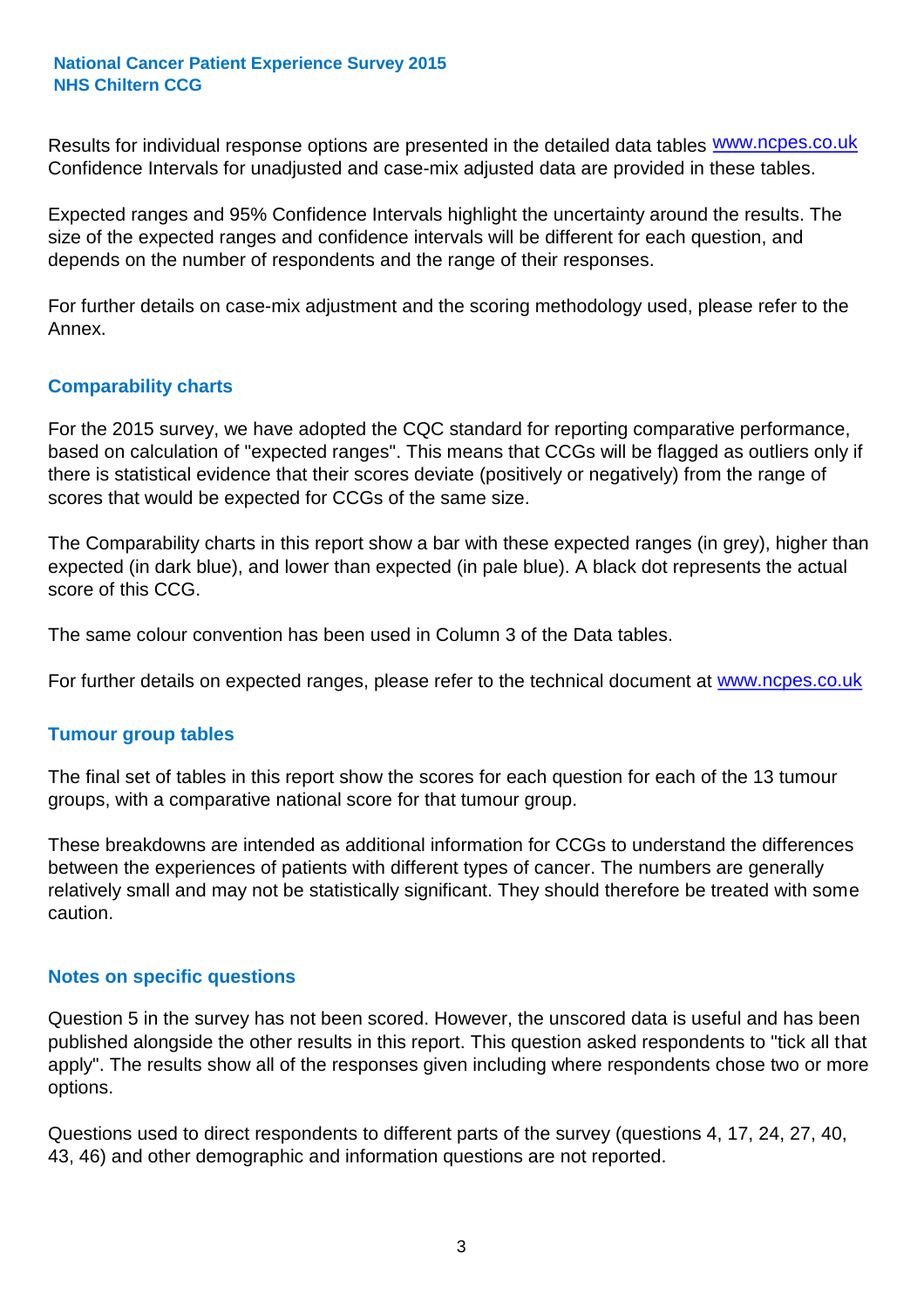#### **How to use the data**

Unadjusted data should be used to see the actual responses from patients relating to the CCG.

Case-mix adjusted data, together with expected ranges, should be used to understand whether the results are significantly higher or lower than national results.

Case-mix adjusted data, together with (case-mix adjusted) Confidence Intervals (presented in the detailed data tables **www.ncpes.co.uk**), should be used to understand whether the results are significantly higher or lower than the results for another CCG.

#### **Response rates**

Numbers of respondents by tumour group, age and gender can be found in the Annex.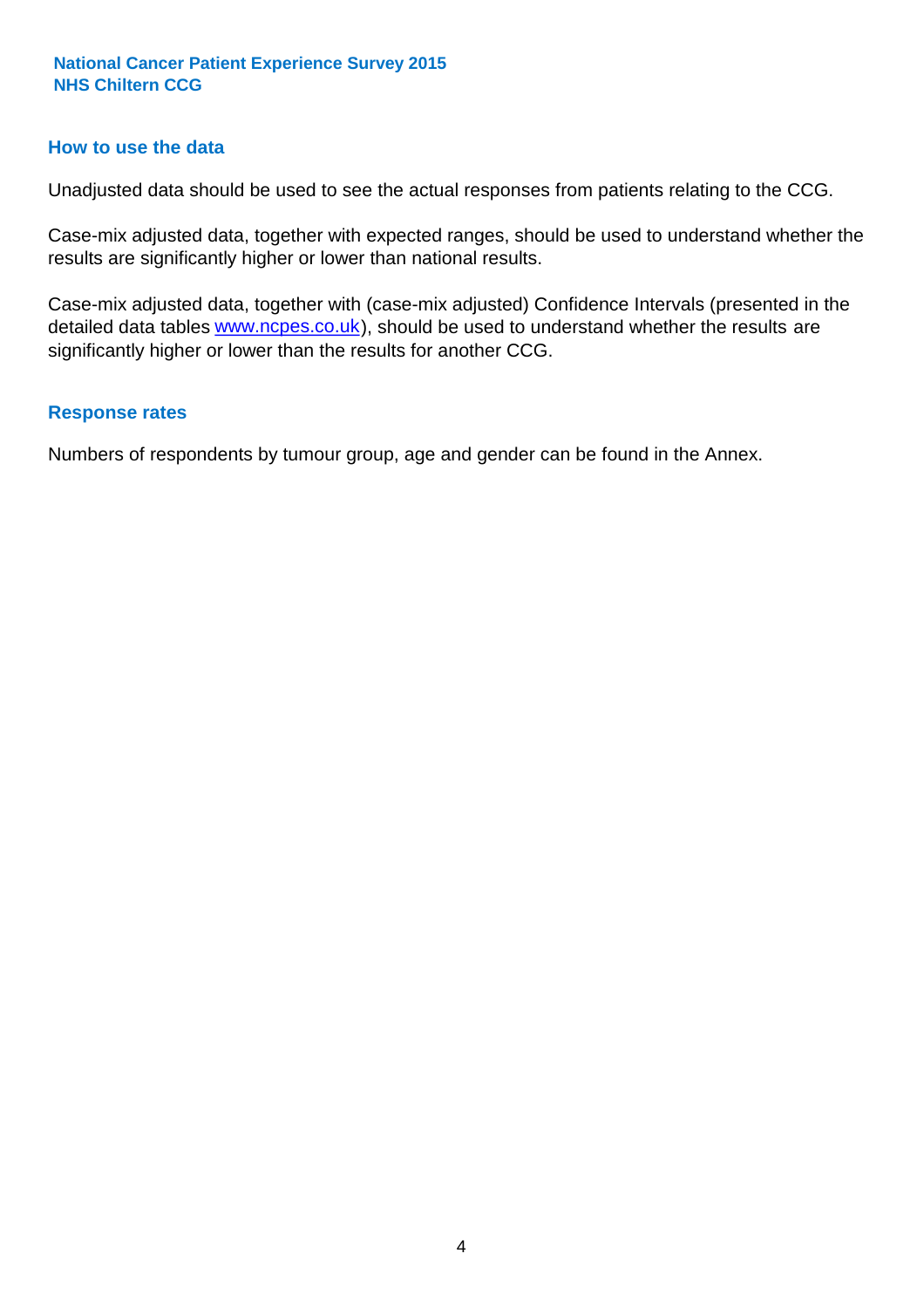### **Executive Summary**

average rating of 8.6. Asked to rate their care on a scale of zero (very poor) to 10 (very good), respondents gave an

The following questions are included in phase 1 of the Cancer Dashboard developed by Public Health England and NHS England\*:

- **78%** of respondents said that they were definitely involved as much as they wanted to be in decisions about their care and treatment
- **92%** of respondents said that they were given the name of a Clinical Nurse Specialist who would support them through their treatment
- when asked how easy or difficult it had been to contact their Clinical Nurse Specialist 83% of respondents said that it had been 'quite easy' or 'very easy'
- **89%** of respondents said that, overall, they were always treated with dignity and respect they were in hospital
- **91%** of respondents said that hospital staff told them who to contact if they were worried about their condition or treatment after they left hospital
- **63%** of respondents said that they thought the GPs and nurses at their general practice definitely did everything they could to support them while they were having cancer treatment.

Detailed results for these and other questions are set out in the sections that follow.

#### \* www.cancerdata.nhs.uk/dashboard

The questions were selected in discussion with the national Cancer Patient Experience Advisory Group and reflect four key patient experience domains: provision of information; involvement in decisions; care transition; interpersonal relations, respect and dignity. The figures presented above are all case-mix adjusted.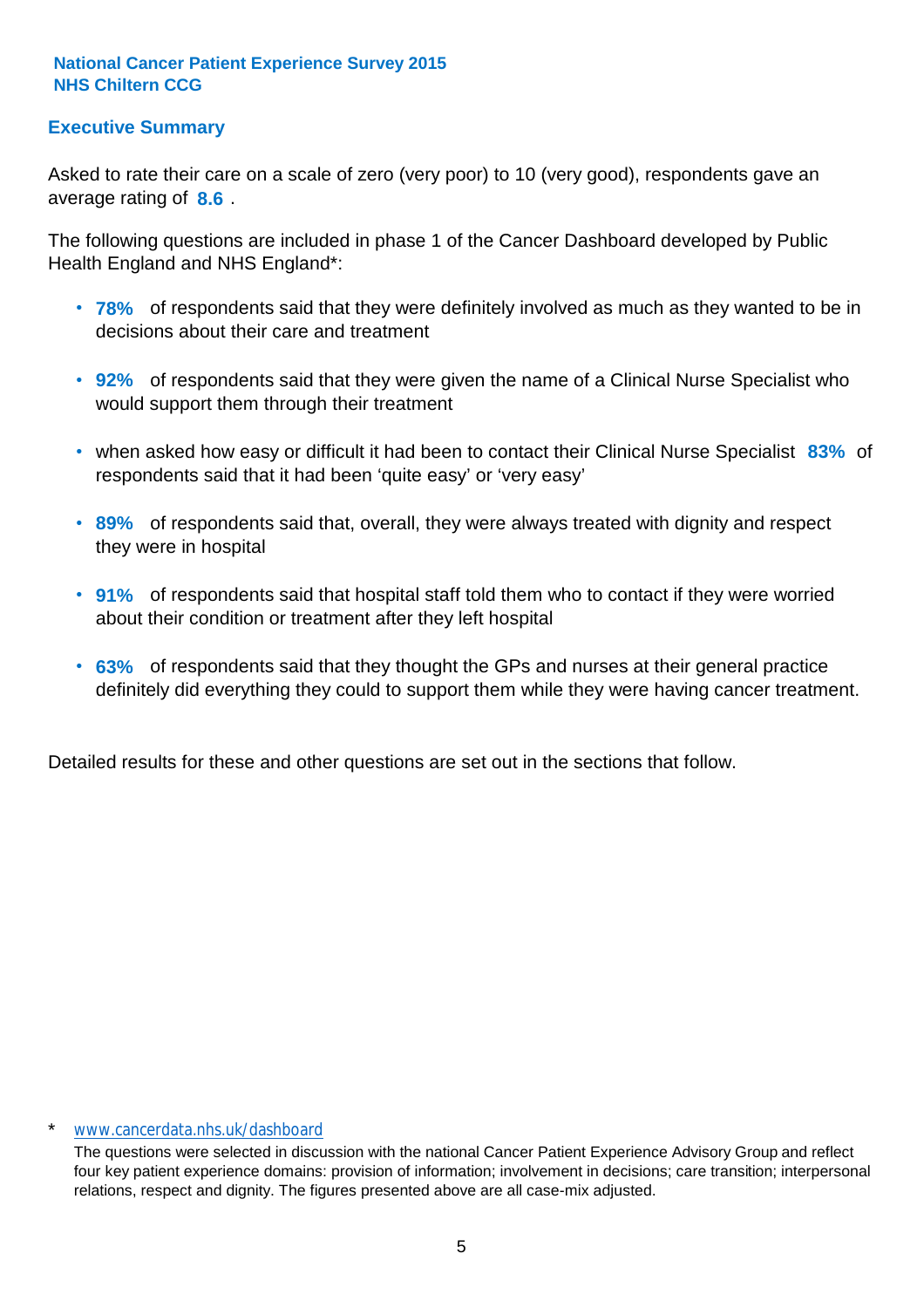# **Questions which scored outside expected range**

|                                |                                                               |                                             | 2015 Case-mix Adjusted              |                                     |                                              |                              |  |
|--------------------------------|---------------------------------------------------------------|---------------------------------------------|-------------------------------------|-------------------------------------|----------------------------------------------|------------------------------|--|
| Question                       |                                                               | for this<br>respondents<br>Number of<br>ccg | Percentage<br>this CCG<br>2015<br>ţ | Lower limit of<br>expected<br>range | Upper limit<br>expected<br>range<br>$\Omega$ | Average<br>National<br>Score |  |
|                                | Deciding the best treatment for you                           |                                             |                                     |                                     |                                              |                              |  |
| Q13                            | Possible side effects explained in an understandable way      | 360                                         | 68%                                 | 68%                                 | 77%                                          | 73%                          |  |
| Support for people with cancer |                                                               |                                             |                                     |                                     |                                              |                              |  |
| Q <sub>23</sub>                | Hospital staff told patient they could get free prescriptions | 166                                         | 73%                                 | 74%                                 | 86%                                          | 80%                          |  |
|                                | Hospital care as an inpatient                                 |                                             |                                     |                                     |                                              |                              |  |
| Q <sub>32</sub>                | Always / nearly always enough nurses on duty                  | 211                                         | 73%                                 | 60%                                 | 72%                                          | 66%                          |  |
|                                | <b>Your overall NHS care</b>                                  |                                             |                                     |                                     |                                              |                              |  |
| Q <sub>55</sub>                | Patient given a care plan                                     | 286                                         | 27%                                 | 27%                                 | 39%                                          | 33%                          |  |
| Q56                            | Overall the administration of the care was very good / good   | 373                                         | 84%                                 | 86%                                 | 92%                                          | 89%                          |  |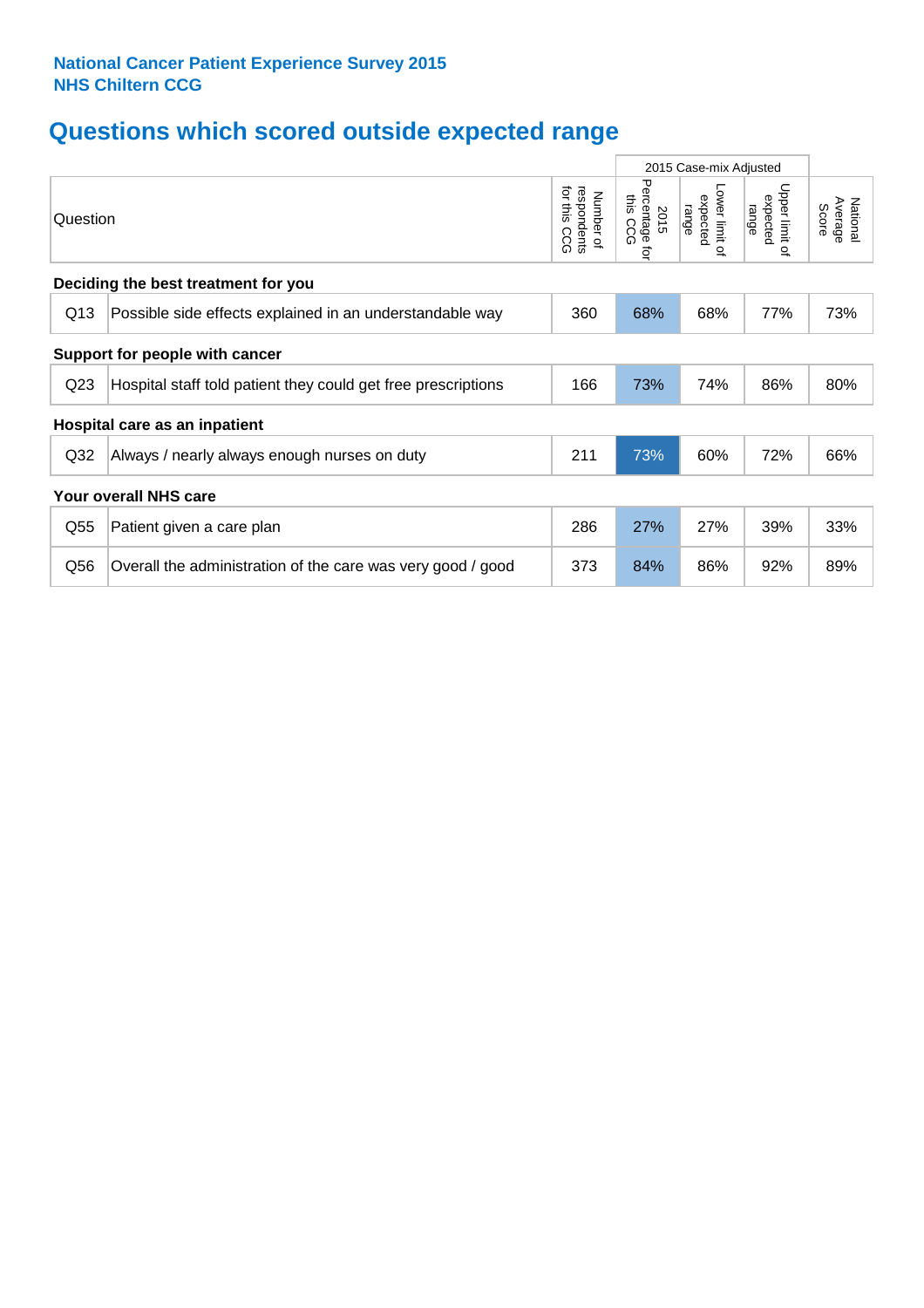# **CCG results**

## **Seeing your GP**



|    |                                                                |                                                     |                             |               | 2015 Case-mix Adjusted     |                            |                           |
|----|----------------------------------------------------------------|-----------------------------------------------------|-----------------------------|---------------|----------------------------|----------------------------|---------------------------|
|    | Question                                                       | respondents<br><b>Number</b><br>$\overline{\sigma}$ | 2015<br>Unadjusted<br>Score | 2015<br>Score | Expected<br>range<br>lower | Expected<br>range<br>nbber | National Average<br>Score |
| Q1 | Saw GP once / twice before being told had to go to<br>hospital | 272                                                 | 76%                         | 74%           | 71%                        | 81%                        | 76%                       |
| Q2 | Patient thought they were seen as soon as necessary            | 369                                                 | 81%                         | 80%           | 78%                        | 86%                        | 82%                       |

|    |                                                                             |                                                 | No. |
|----|-----------------------------------------------------------------------------|-------------------------------------------------|-----|
|    | Beforehand, did you have all the<br>information you needed about your test? | Yes                                             |     |
| Q5 |                                                                             | No, I would have liked more written information |     |
|    |                                                                             | No, I would have liked more verbal information  |     |
|    |                                                                             | I did not need / want any information           |     |
|    |                                                                             | Don't know / can't remember                     |     |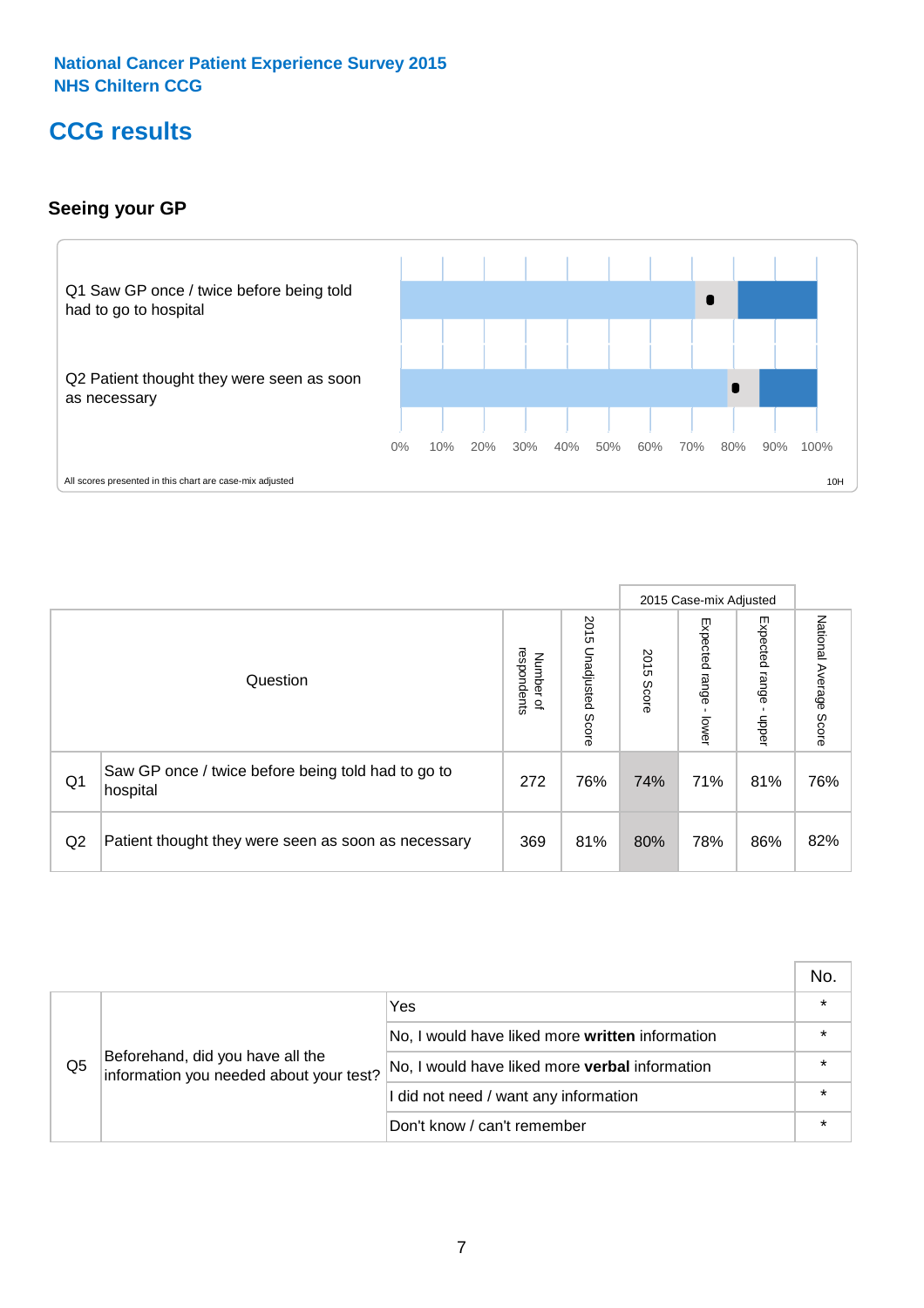### **Diagnostic tests**



|    |                                                                       |                                       |                             |               | 2015 Case-mix Adjusted      |                         |                           |
|----|-----------------------------------------------------------------------|---------------------------------------|-----------------------------|---------------|-----------------------------|-------------------------|---------------------------|
|    | Question                                                              | respondents<br>Number<br>$\mathbf{Q}$ | 2015<br>Unadjusted<br>Score | 2015<br>Score | Expected<br>Irange<br>lower | Expected range<br>nbber | National Average<br>Score |
| Q6 | The length of time waiting for the test to be done was<br>about right | 322                                   | 84%                         | 84%           | 83%                         | 90%                     | 87%                       |
| Q7 | Given complete explanation of test results in<br>understandable way   | 325                                   | 80%                         | 78%           | 74%                         | 83%                     | 79%                       |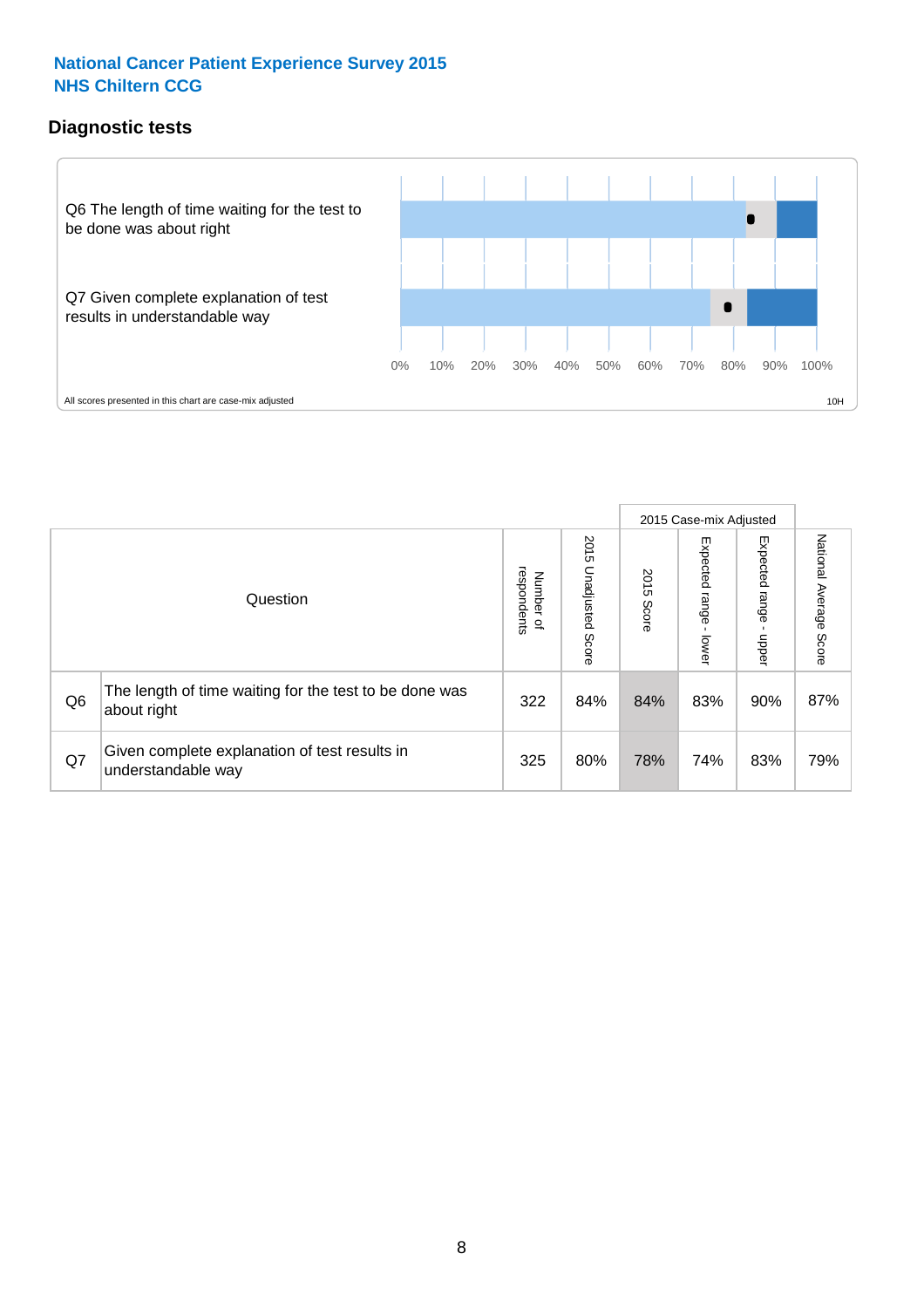#### **Finding out what was wrong with you**



2015 Case-mix Adjusted 2015 Unadjusted Score 2015 Unadjusted Score Number of<br>respondents 2015 Score respondents Number of Question Patient told they could bring a family member or friend

| Q8              | Patient told they could bring a family member or friend<br>when first told they had cancer | 303 | 78% | 78% | 74% | 83% | 79% |
|-----------------|--------------------------------------------------------------------------------------------|-----|-----|-----|-----|-----|-----|
| Q9              | Patient felt they were told sensitively that they had cancer                               | 373 | 86% | 85% | 81% | 88% | 84% |
| Q10             | Patient completely understood the explanation of what<br>was wrong                         | 374 | 71% | 69% | 69% | 78% | 73% |
| Q <sub>11</sub> | Patient given easy to understand written information<br>about the type of cancer they had  | 321 | 72% | 70% | 67% | 77% | 72% |

2015 Score

Expected range - lower

Expected range - lower

Expected range - upper

Expected range - upper

National Average Score

National Average Score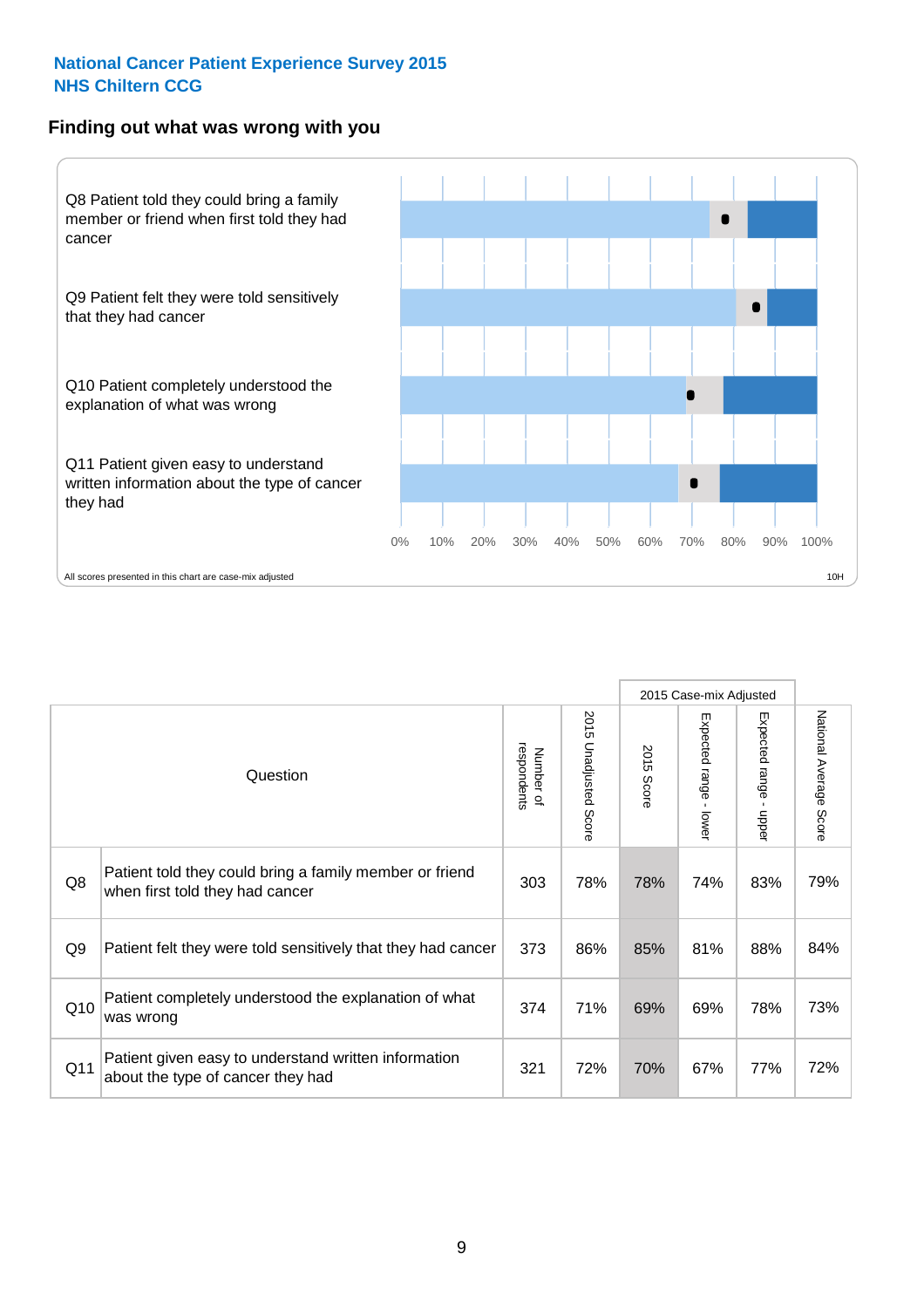### **Finding out what was wrong with you**



|                 |                                                                                         |                          |                       |               | 2015 Case-mix Adjusted                  |                           |                        |
|-----------------|-----------------------------------------------------------------------------------------|--------------------------|-----------------------|---------------|-----------------------------------------|---------------------------|------------------------|
| Question        |                                                                                         | respondents<br>Number of | 2015 Unadjusted Score | 2015<br>Score | Expected range<br>$\mathbf{r}$<br>lower | Expected range -<br>nbber | National Average Score |
| Q12             | Patient felt that treatment options were completely<br>explained                        | 328                      | 83%                   | 83%           | 79%                                     | 87%                       | 83%                    |
| Q13             | Possible side effects explained in an understandable way                                | 360                      | 68%                   | 68%           | 68%                                     | 77%                       | 73%                    |
| Q14             | Patient given practical advice and support in dealing with<br>side effects of treatment | 350                      | 67%                   | 66%           | 61%                                     | 71%                       | 66%                    |
| Q <sub>15</sub> | Patient definitely told about side effects that could affect<br>them in the future      | 327                      | 52%                   | 53%           | 49%                                     | 60%                       | 54%                    |
| Q16             | Patient definitely involved in decisions about care and<br>treatment                    | 356                      | 79%                   | 78%           | 73%                                     | 82%                       | 78%                    |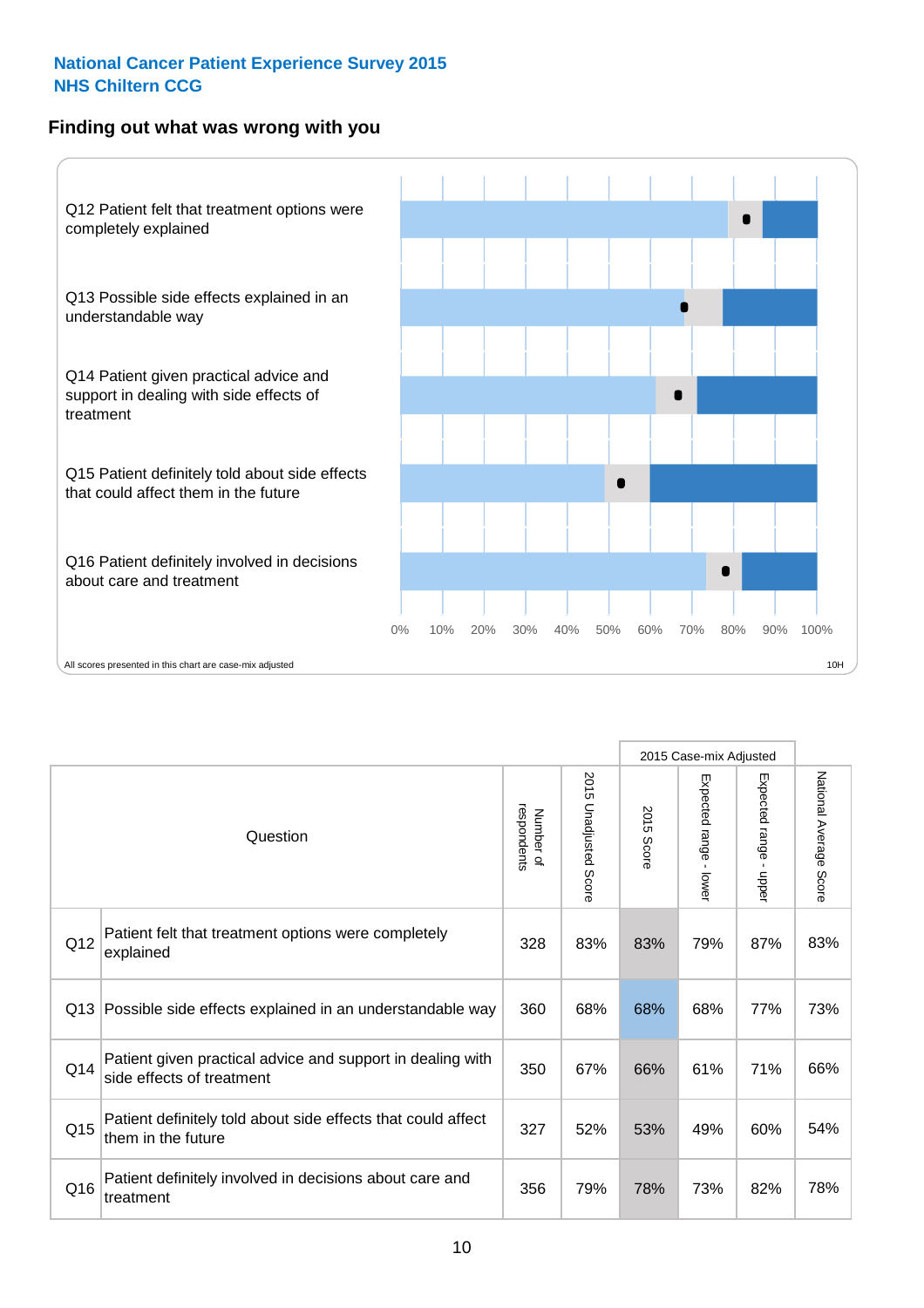### **Clinical Nurse Specialist**



|     |                                                                                     |                          |                       |               | 2015 Case-mix Adjusted  |                         |                        |
|-----|-------------------------------------------------------------------------------------|--------------------------|-----------------------|---------------|-------------------------|-------------------------|------------------------|
|     | Question                                                                            | respondents<br>Number of | 2015 Unadjusted Score | 2015<br>Score | Expected range<br>lower | Expected range<br>nbber | National Average Score |
| Q17 | Patient given the name of the CNS who would support<br>them through their treatment | 360                      | 92%                   | 92%           | 87%                     | 93%                     | 90%                    |
|     | Q18 Patient found it easy to contact their CNS                                      | 286                      | 83%                   | 83%           | 82%                     | 91%                     | 87%                    |
| Q19 | Get understandable answers to important questions all or<br>most of the time        | 272                      | 87%                   | 86%           | 85%                     | 92%                     | 89%                    |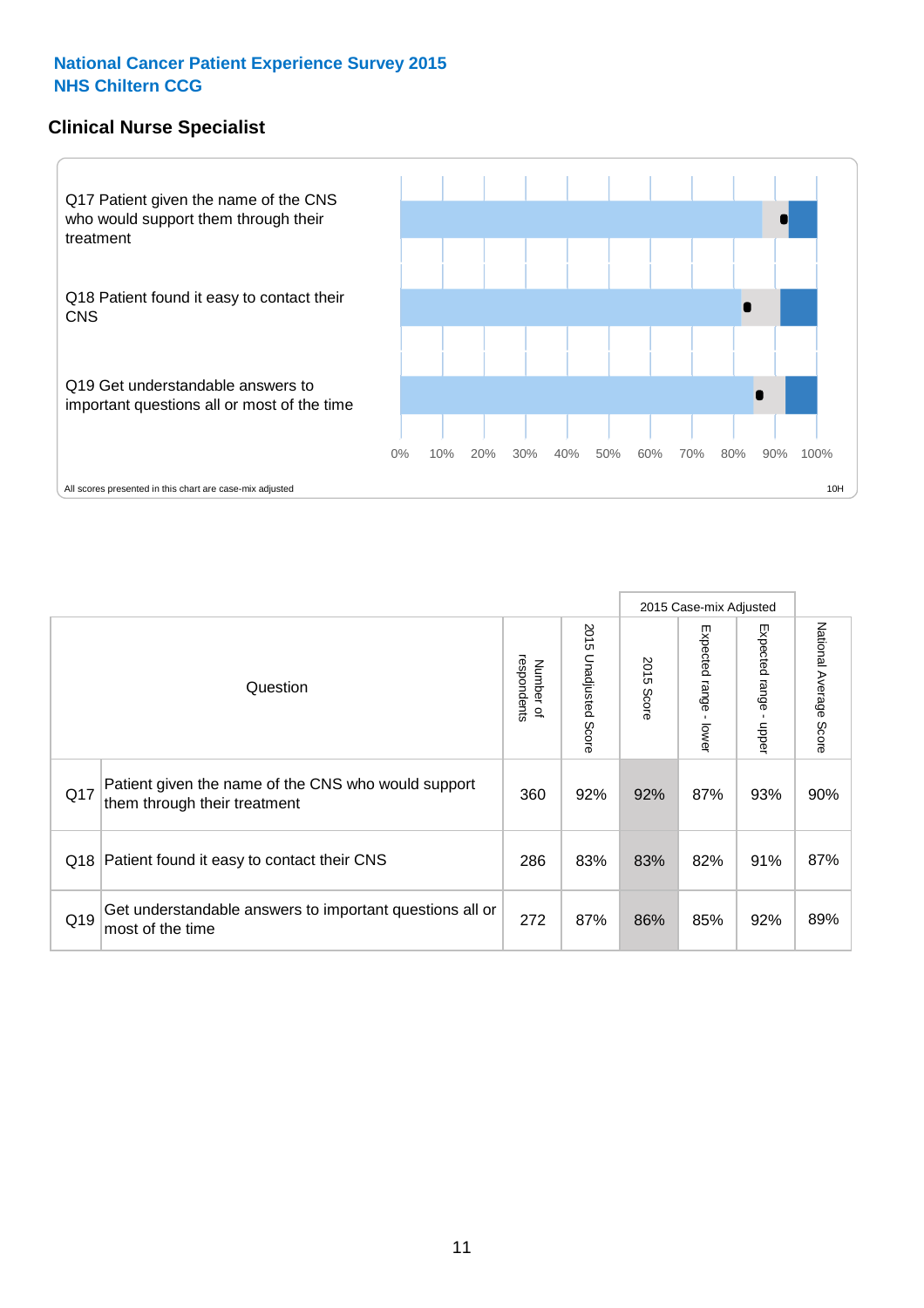### **Support for people with cancer**



|                 |                                                                                            |                          |                          |               | 2015 Case-mix Adjusted    |                                         |                        |
|-----------------|--------------------------------------------------------------------------------------------|--------------------------|--------------------------|---------------|---------------------------|-----------------------------------------|------------------------|
|                 | Question                                                                                   | respondents<br>Number of | 2015<br>Unadjusted Score | 2015<br>Score | Expected range<br>- lower | Expected range<br>$\mathbf{r}$<br>nbber | National Average Score |
| Q20             | Hospital staff gave information about support groups                                       | 269                      | 86%                      | 84%           | 78%                       | 88%                                     | 83%                    |
| Q <sub>21</sub> | Hospital staff gave information about impact cancer could<br>have on day to day activities | 226                      | 85%                      | 85%           | 76%                       | 86%                                     | 81%                    |
| Q22             | Hospital staff gave information on getting financial help                                  | 154                      | 51%                      | 51%           | 47%                       | 63%                                     | 55%                    |
| Q <sub>23</sub> | Hospital staff told patient they could get free prescriptions                              | 166                      | 73%                      | 73%           | 74%                       | 86%                                     | 80%                    |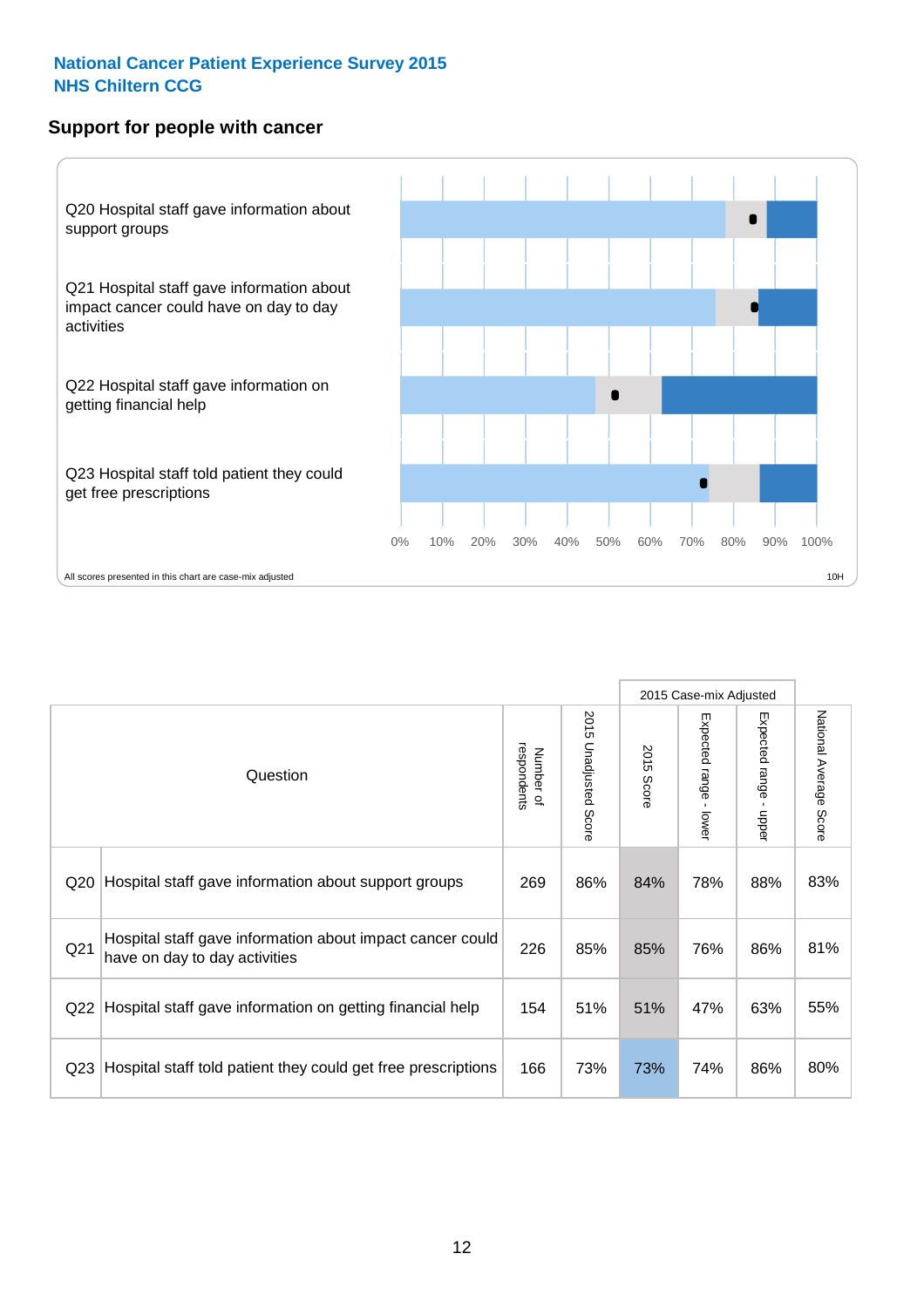# **Operations**



|     |                                                                 |                                         |                             |               | 2015 Case-mix Adjusted     |                           |                              |
|-----|-----------------------------------------------------------------|-----------------------------------------|-----------------------------|---------------|----------------------------|---------------------------|------------------------------|
|     | Question                                                        | respondents<br>Number<br>$\overline{a}$ | 2015<br>Unadjusted<br>Score | 2015<br>Score | Expected<br>range<br>lower | Expected<br>range<br>ddoe | National<br>Average<br>Score |
| Q26 | Staff explained how operation had gone in<br>understandable way | 194                                     | 78%                         | 78%           | 72%                        | 83%                       | 78%                          |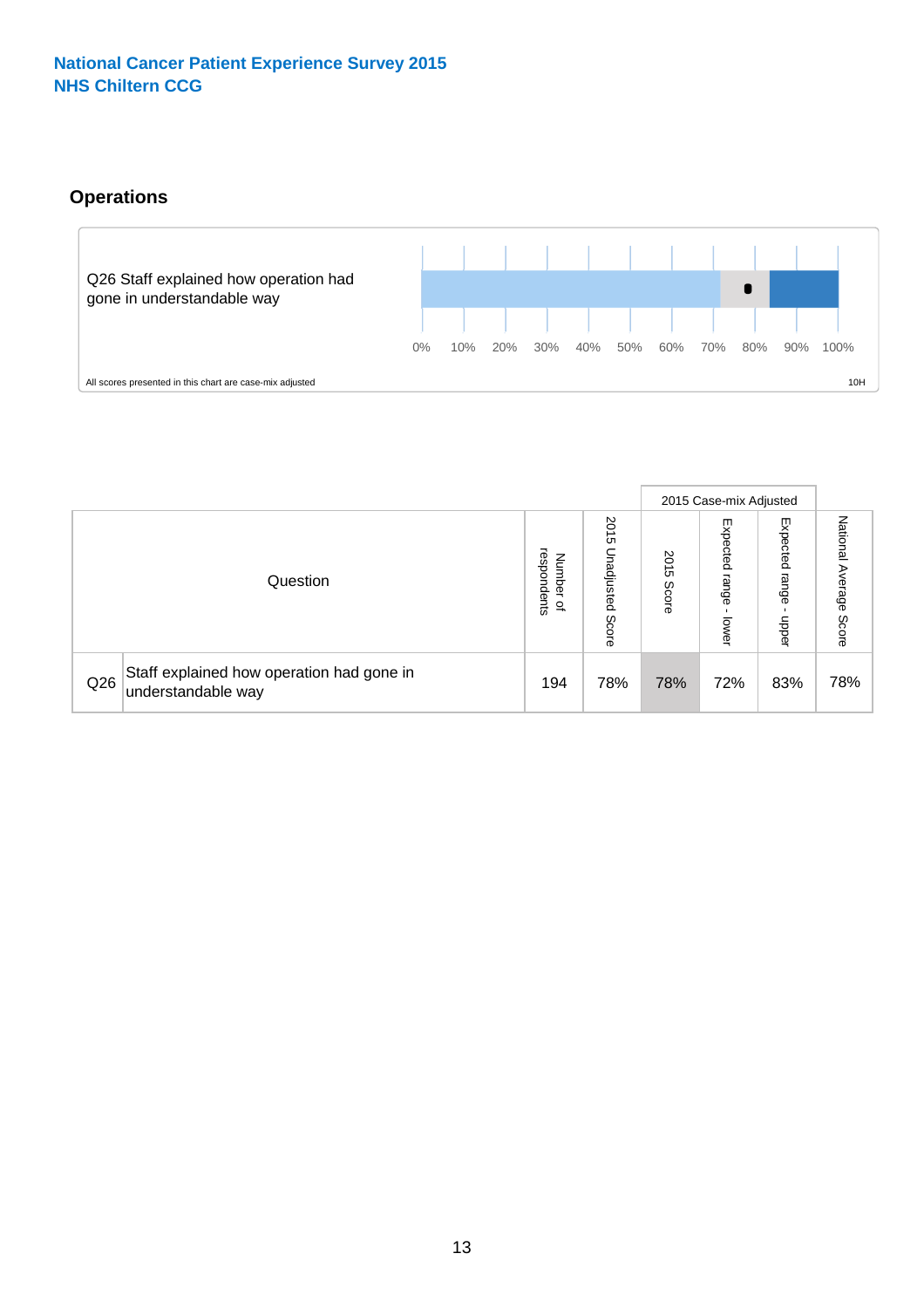# **Hospital care as an inpatient (Part 1 of 3)**



All scores presented in this chart are case-mix adjusted  $10H$ 

|                 |                                                                                           |                          |                                 |               | 2015 Case-mix Adjusted                    |                           |                        |
|-----------------|-------------------------------------------------------------------------------------------|--------------------------|---------------------------------|---------------|-------------------------------------------|---------------------------|------------------------|
|                 | Question                                                                                  | respondents<br>Number of | 2015<br><b>Unadjusted Score</b> | 2015<br>Score | Expected range<br>$\blacksquare$<br>lower | Expected range<br>- nbber | National Average Score |
| Q28             | Groups of doctors or nurses did not talk in front of patient<br>as if they were not there | 211                      | 86%                             | 84%           | 76%                                       | 87%                       | 81%                    |
| Q29             | Patient had confidence and trust in all doctors treating<br>them                          | 211                      | 81%                             | 80%           | 79%                                       | 89%                       | 84%                    |
| Q30             | Patient's family or someone close definitely had<br>opportunity to talk to doctor         | 173                      | 69%                             | 69%           | 65%                                       | 79%                       | 72%                    |
| Q <sub>31</sub> | Patient had confidence and trust in all ward nurses                                       | 210                      | 76%                             | 76%           | 66%                                       | 78%                       | 72%                    |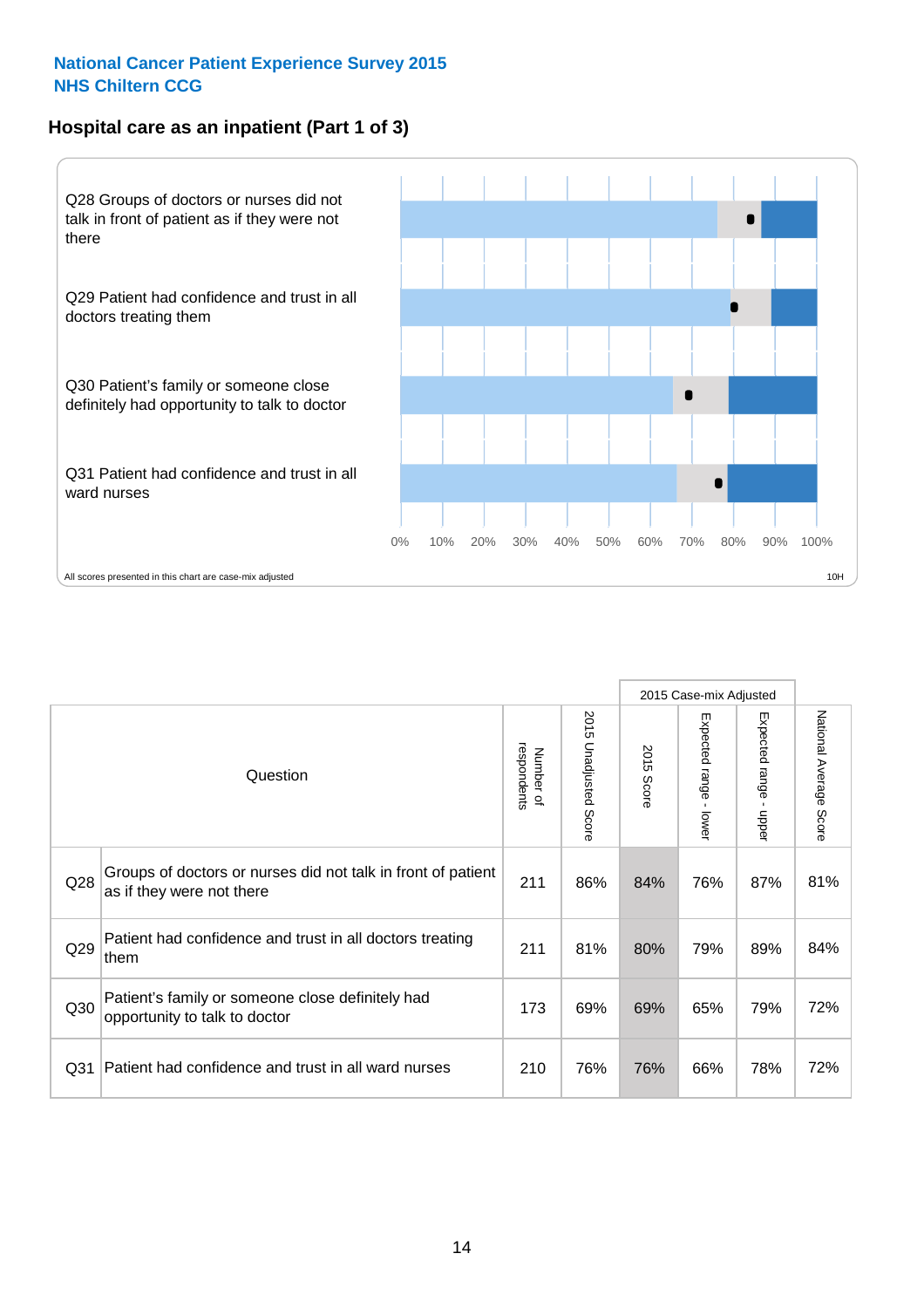### **Hospital care as an inpatient (Part 2 of 3)**



2015 Case-mix Adjusted National Average Score 2015 Unadjusted Score Expected range - lower Expected range - upper National Average Score 2015 Unadjusted Score Expected range - upper Expected range - lower Number of<br>respondents respondents 2015 Score 2015 Score Number of Question Q32 211 74% 73% 60% 72% Always / nearly always enough nurses on duty 66% Q33 209 61% 62% 57% 76% All staff asked patient what name they preferred to be called by 67% Q34 Always given enough privacy when discussing condition  $\begin{array}{|c|c|c|c|c|c|c|c|c|}\n\hline\n\text{Q34} & \text{or } & \text{so} & 80\% & 90\% \\
\hline\n\end{array}$ or treatment  $\frac{35\%}{85\%}$  or treatment Patient was able to discuss worries or fears with staff during visit during visit  $\frac{32\%}{1000}$  S2% Q35 decision with the discussion of the control of the control of the control of the control of the control of the control of the control of the control of the control of the control of the control of the control of the co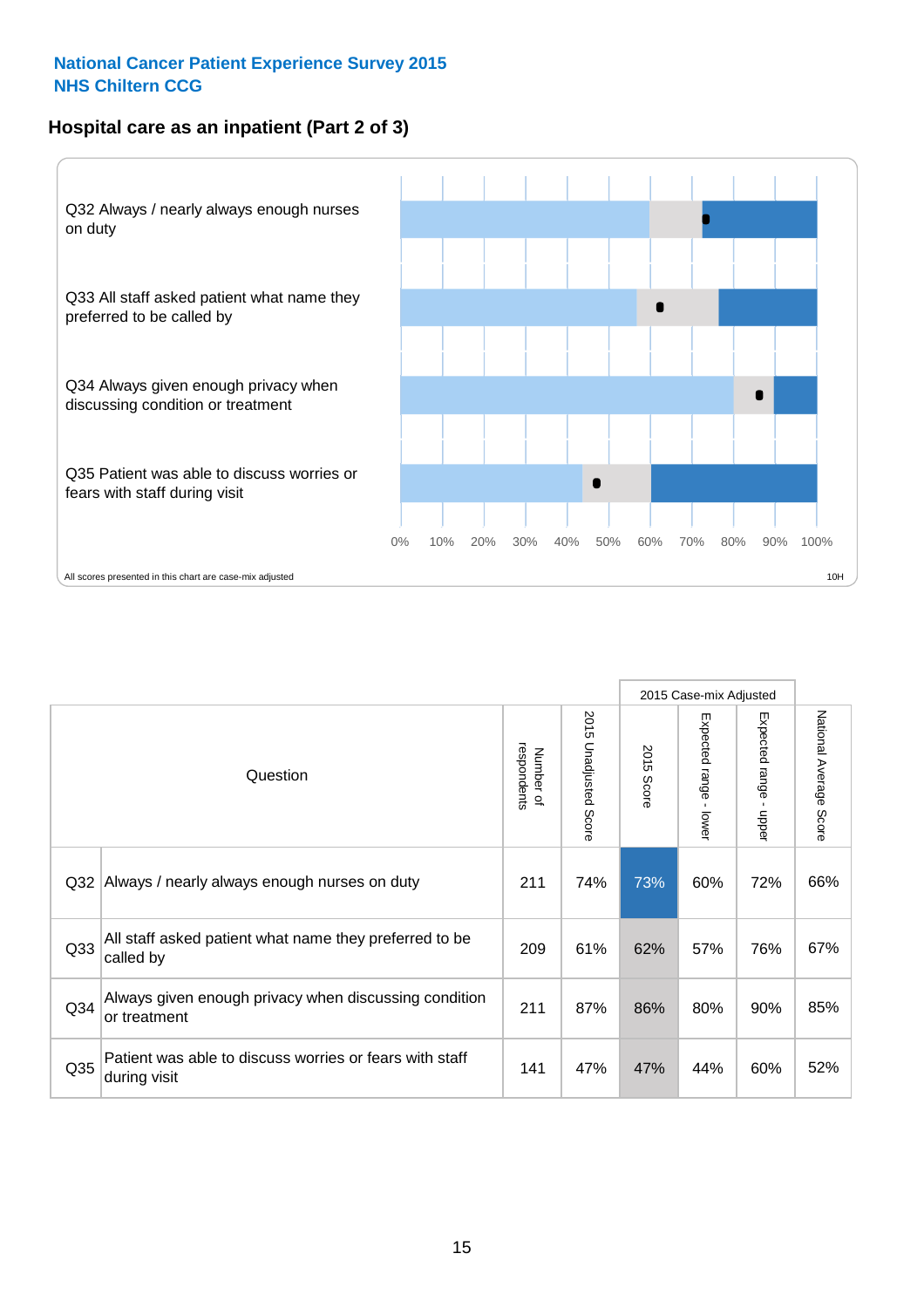### **Hospital care as an inpatient (Part 3 of 3)**



|                 |                                                                                     |                          |                                 |               | 2015 Case-mix Adjusted                    |                           |                        |
|-----------------|-------------------------------------------------------------------------------------|--------------------------|---------------------------------|---------------|-------------------------------------------|---------------------------|------------------------|
|                 | Question                                                                            | Number of<br>respondents | 2015<br><b>Unadjusted Score</b> | 2015<br>Score | Expected range<br>$\blacksquare$<br>lower | Expected range -<br>nbber | National Average Score |
| Q36             | Hospital staff definitely did everything to help control pain                       | 181                      | 84%                             | 83%           | 78%                                       | 89%                       | 84%                    |
| Q <sub>37</sub> | Always treated with respect and dignity by staff                                    | 211                      | 90%                             | 89%           | 83%                                       | 92%                       | 87%                    |
| Q38             | Given clear written information about what should / should<br>not do post discharge | 197                      | 82%                             | 81%           | 79%                                       | 90%                       | 84%                    |
| Q39             | Staff told patient who to contact if worried post discharge                         | 206                      | 92%                             | 91%           | 90%                                       | 97%                       | 94%                    |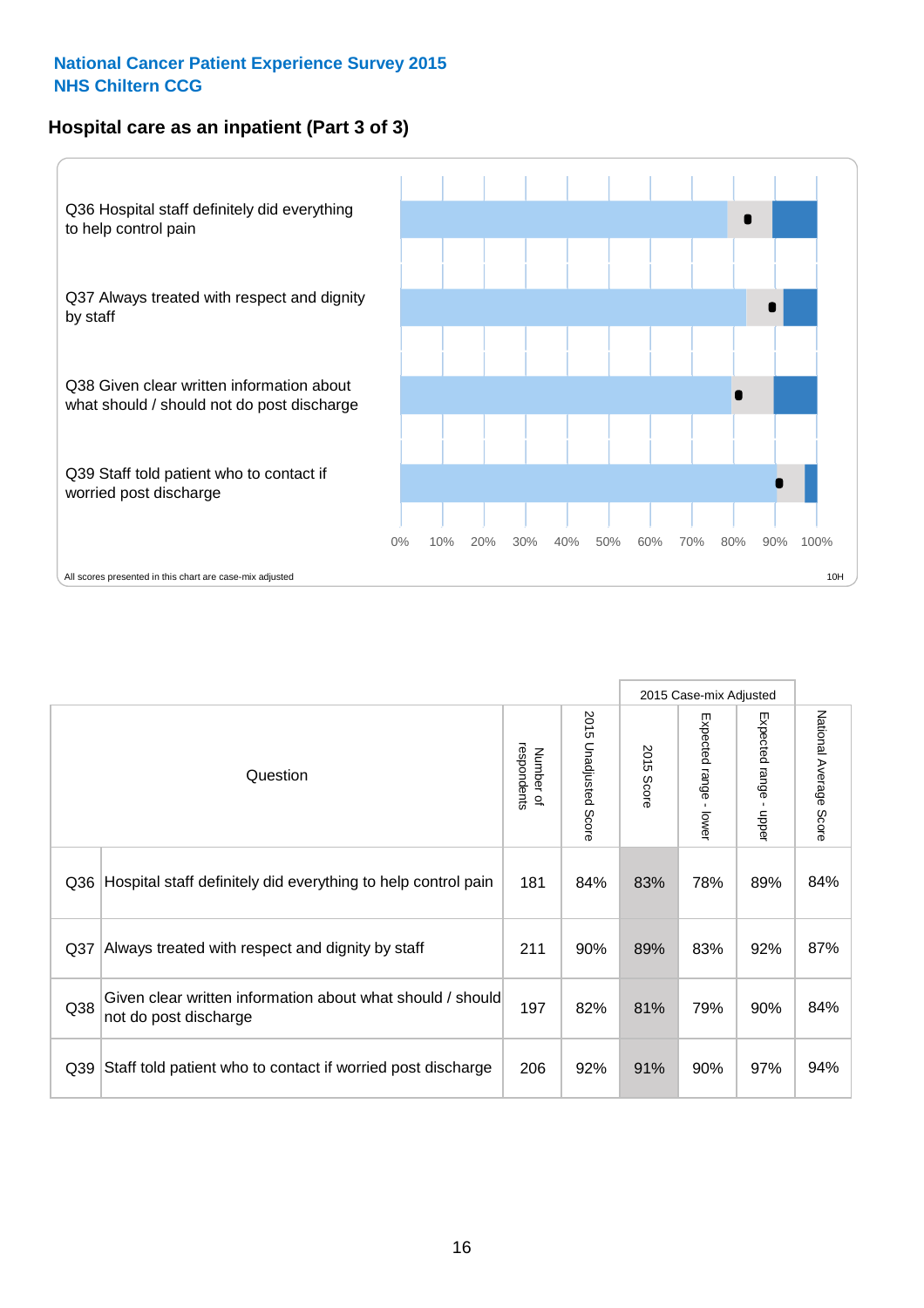### **Hospital care as a day patient / outpatient (Part 1 of 2)**



|     |                                                                                    |                          |                                      |               | 2015 Case-mix Adjusted                    |                                           |                        |
|-----|------------------------------------------------------------------------------------|--------------------------|--------------------------------------|---------------|-------------------------------------------|-------------------------------------------|------------------------|
|     | Question                                                                           | respondents<br>Number of | 201<br>C)<br><b>Unadjusted Score</b> | 2015<br>Score | Expected range<br>$\blacksquare$<br>lower | Expected range<br>$\blacksquare$<br>nbber | National Average Score |
| Q41 | Patient was able to discuss worries or fears with staff<br>during visit            | 266                      | 67%                                  | 66%           | 64%                                       | 76%                                       | 70%                    |
| Q42 | Doctor had the right notes and other documentation with<br>them                    | 329                      | 95%                                  | 94%           | 93%                                       | 98%                                       | 96%                    |
| Q44 | Beforehand patient had all information needed about<br>radiotherapy treatment      | 61                       | 84%                                  | 84%           | 77%                                       | 95%                                       | 86%                    |
| Q45 | Patient given understandable information about whether<br>radiotherapy was working | 52                       | 54%                                  | 55%           | 46%                                       | 73%                                       | 60%                    |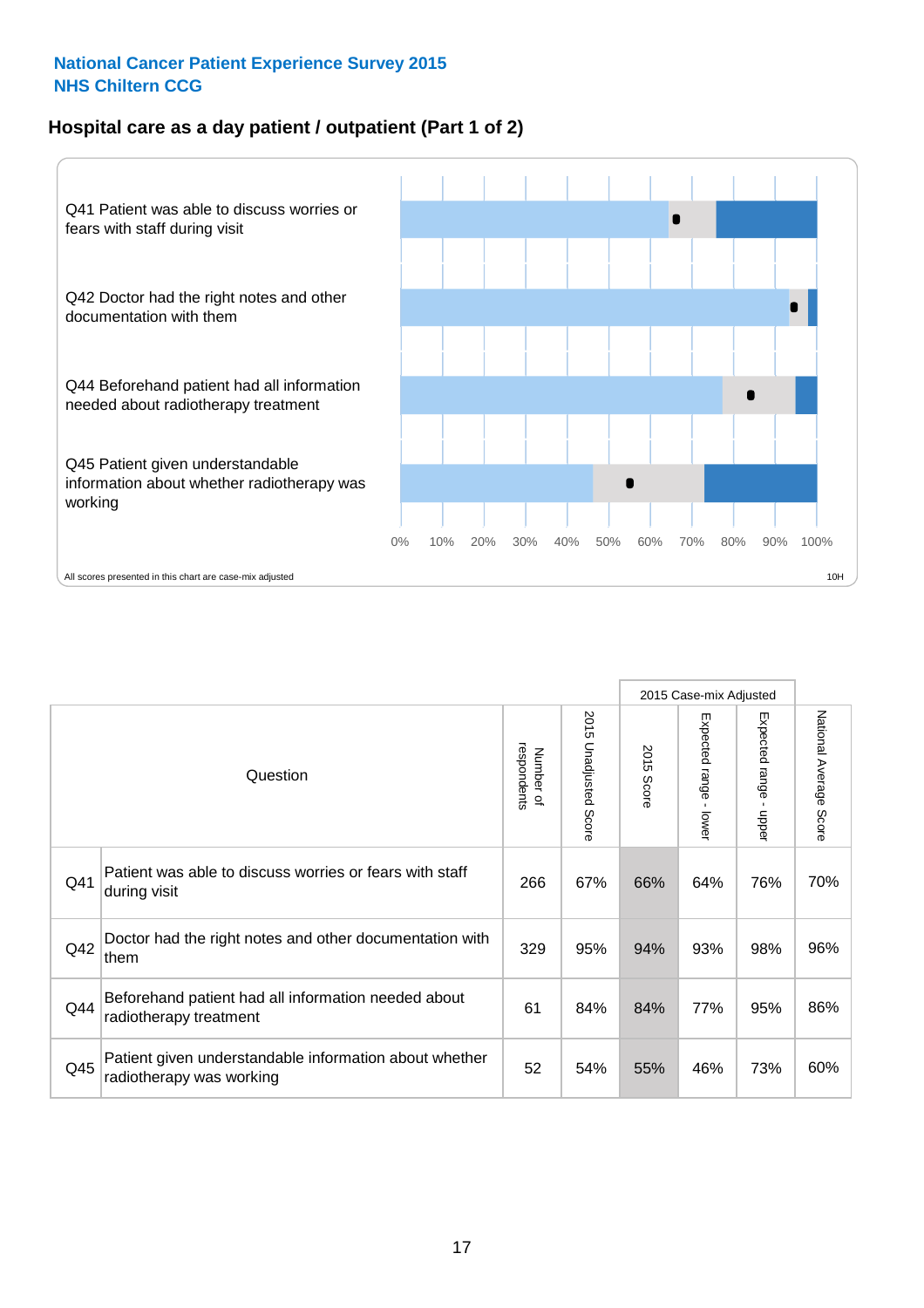### **Hospital care as a day patient / outpatient (Part 2 of 2)**



|     |                                                                                    |                                       | 2015 Case-mix Adjusted      |               |                         |                            |                           |
|-----|------------------------------------------------------------------------------------|---------------------------------------|-----------------------------|---------------|-------------------------|----------------------------|---------------------------|
|     | Question                                                                           | respondents<br>Number<br>$\mathbf{Q}$ | 2015<br>Unadjusted<br>Score | 2015<br>Score | Expected range<br>lower | Expected<br>range<br>nbber | National Average<br>Score |
| Q47 | Beforehand patient had all information needed about<br>chemotherapy treatment      | 185                                   | 83%                         | 83%           | 79%                     | 90%                        | 84%                       |
| Q48 | Patient given understandable information about whether<br>chemotherapy was working | 173                                   | 72%                         | 71%           | 61%                     | 75%                        | 68%                       |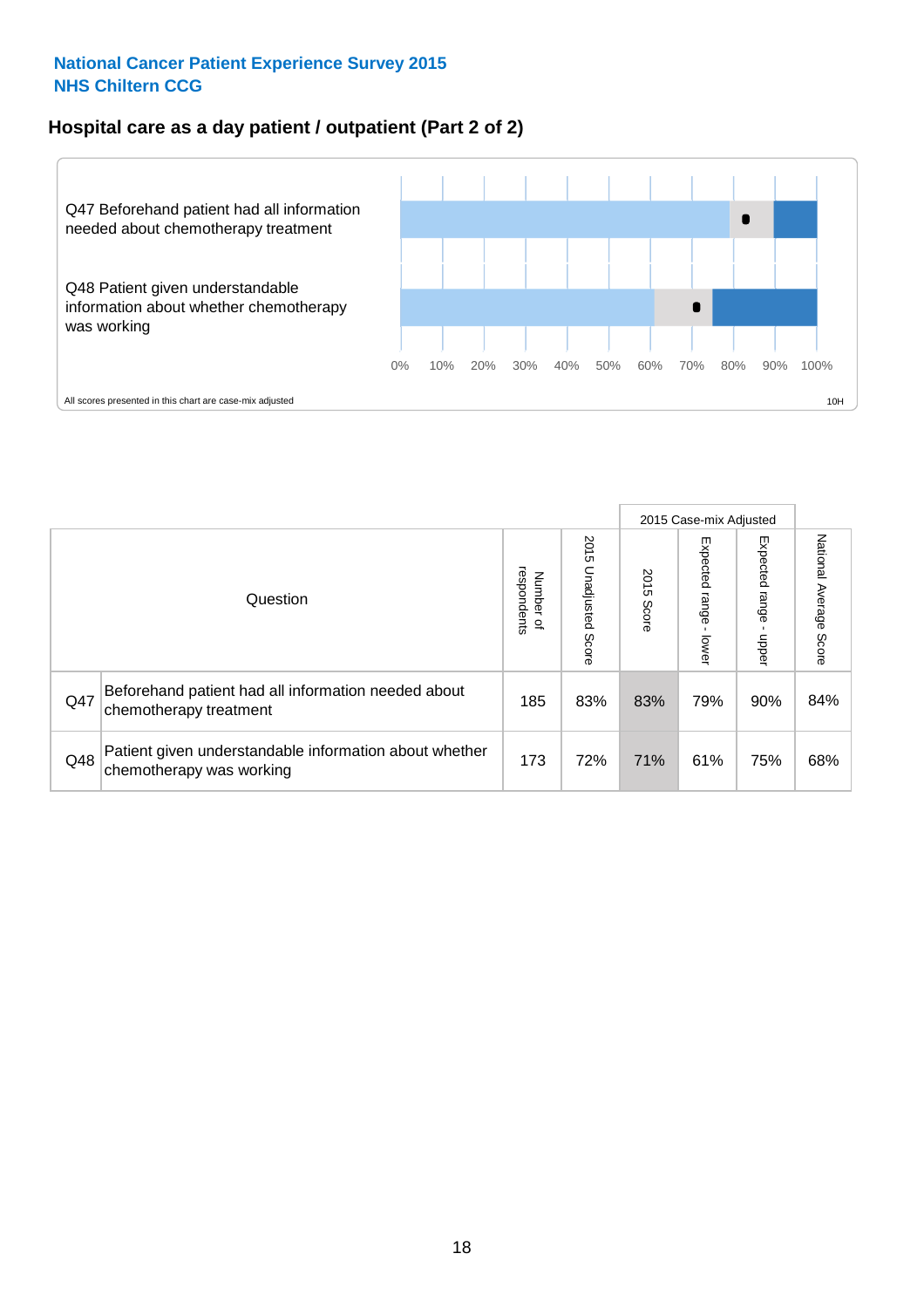#### **Home care and support**



|     |                                                                                                     | 2015 Case-mix Adjusted   |                          |               |                         |                        |                                  |
|-----|-----------------------------------------------------------------------------------------------------|--------------------------|--------------------------|---------------|-------------------------|------------------------|----------------------------------|
|     | Question                                                                                            | Number of<br>respondents | 2015<br>Unadjusted Score | 2015<br>Score | Expected range<br>lower | Expected range<br>ddau | National Average<br><b>Score</b> |
| Q49 | Hospital staff gave family or someone close all the<br>information needed to help with care at home | 282                      | 62%                      | 62%           | 52%                     | 63%                    | 58%                              |
| Q50 | Patient definitely given enough support from health or<br>social services during treatment          | 168                      | 51%                      | 50%           | 45%                     | 62%                    | 54%                              |
| Q51 | Patient definitely given enough support from health or<br>social services after treatment           | 107                      | 39%                      | 39%           | 35%                     | 54%                    | 45%                              |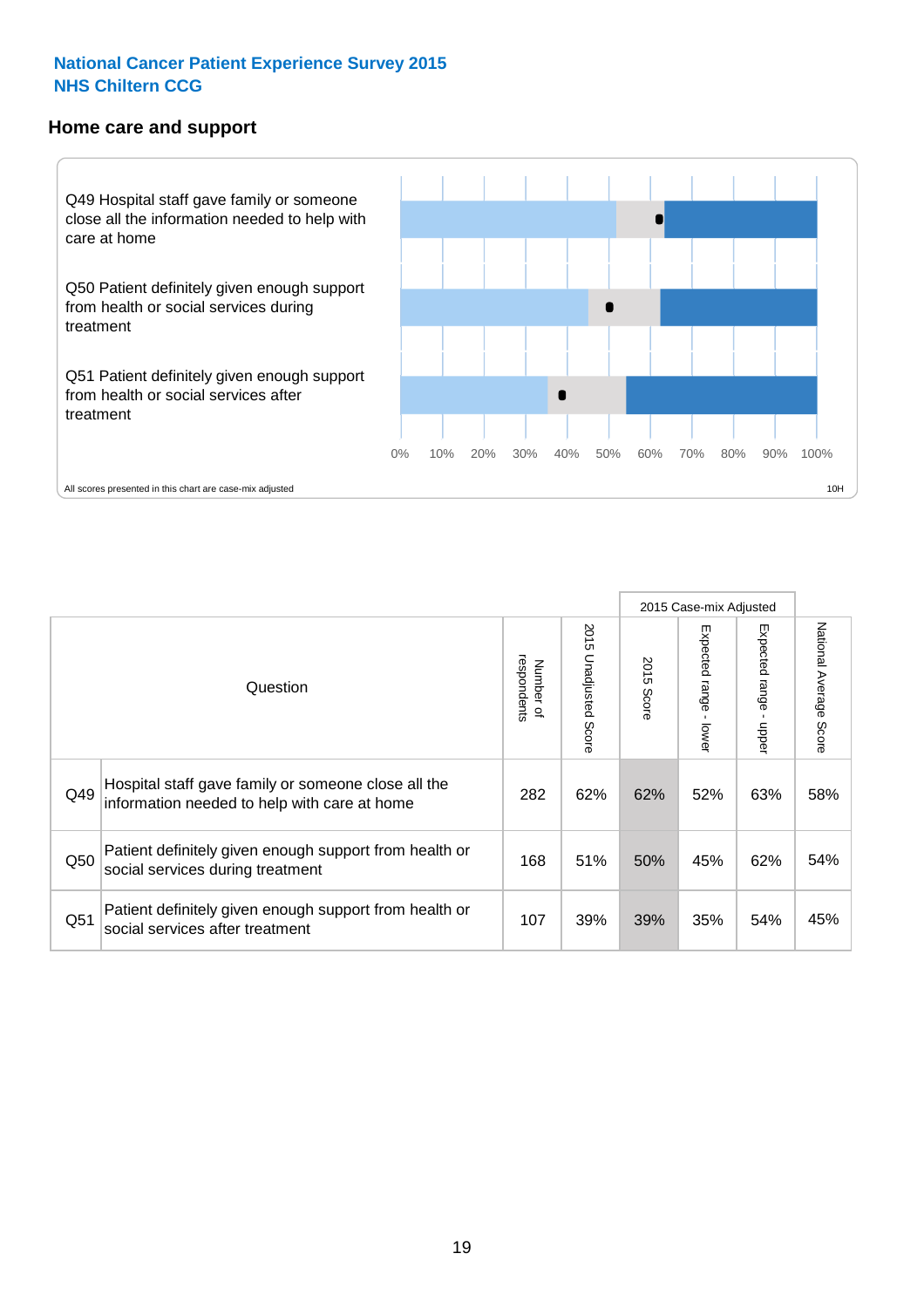### **Care from your general practice**



|     |                                                                           |                                              |                             |               |                                    | 2015 Case-mix Adjusted       |                           |
|-----|---------------------------------------------------------------------------|----------------------------------------------|-----------------------------|---------------|------------------------------------|------------------------------|---------------------------|
|     | Question                                                                  | respondents<br>Number<br>$\overline{\sigma}$ | 2015<br>Unadjusted<br>Score | 2015<br>Score | Expected<br><b>Irange</b><br>lower | Expected<br>  range<br>doper | National Average<br>Score |
| Q52 | GP given enough information about patient's condition<br>and treatment    | 313                                          | 95%                         | 94%           | 93%                                | 98%                          | 95%                       |
| Q53 | Practice staff definitely did everything they could to<br>support patient | 253                                          | 65%                         | 63%           | 57%                                | 69%                          | 63%                       |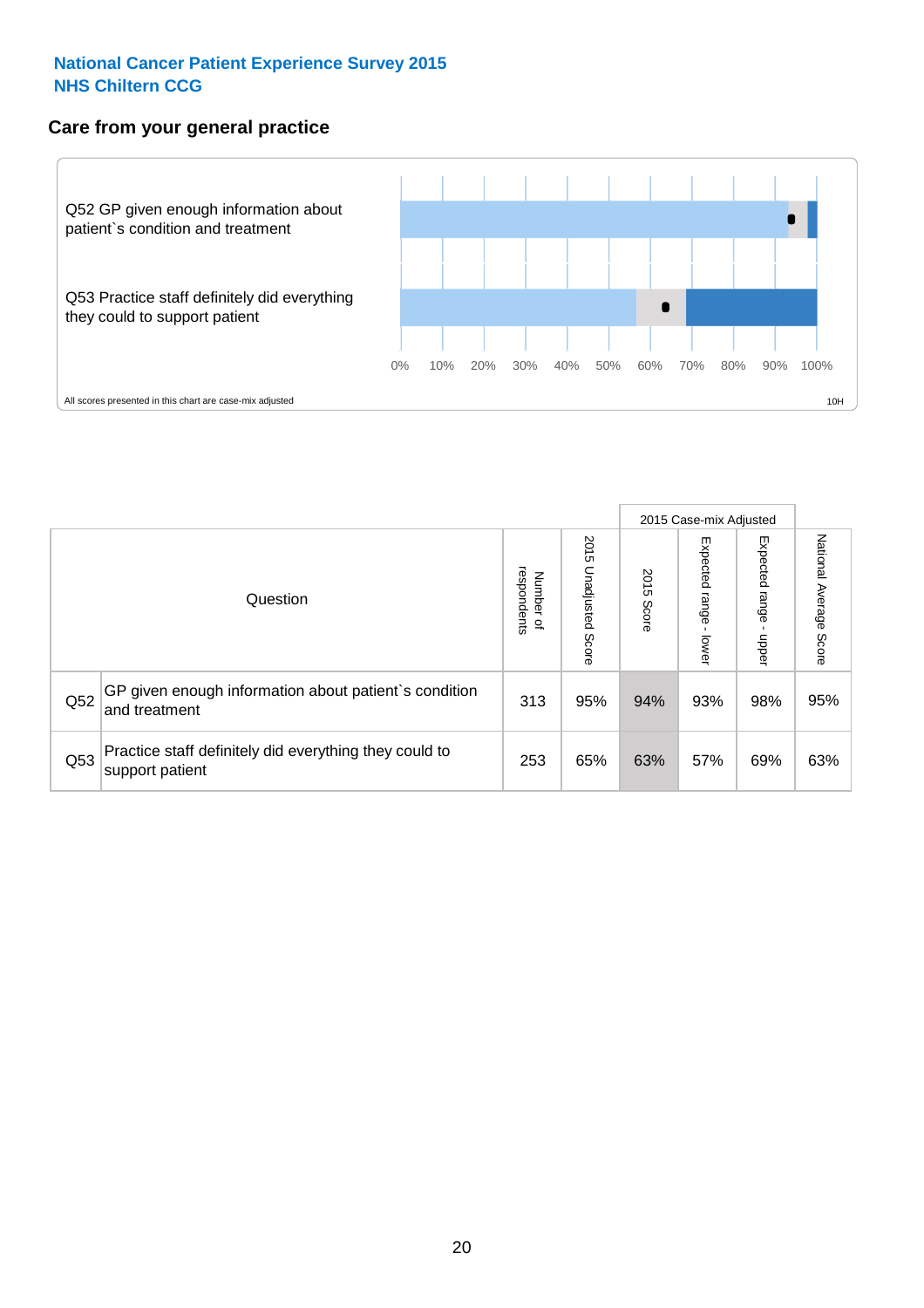# **Your overall NHS care (Part 1 of 2)**



|     |                                                                    |                          | 2015 Case-mix Adjusted          |                      |                         |                                           |                        |
|-----|--------------------------------------------------------------------|--------------------------|---------------------------------|----------------------|-------------------------|-------------------------------------------|------------------------|
|     | Question                                                           | respondents<br>Number of | 2015<br><b>Unadjusted Score</b> | 2015<br><b>Score</b> | Expected range<br>lower | Expected range<br>$\blacksquare$<br>nbber | National Average Score |
| Q54 | Hospital and community staff always worked well together           | 360                      | 61%                             | 60%                  | 55%                     | 66%                                       | 61%                    |
| Q55 | Patient given a care plan                                          | 286                      | 26%                             | 27%                  | 27%                     | 39%                                       | 33%                    |
| Q56 | Overall the administration of the care was very good /<br>good     | 373                      | 84%                             | 84%                  | 86%                     | 92%                                       | 89%                    |
| Q57 | Length of time for attending clinics and appointments was<br>right | 372                      | 64%                             | 64%                  | 59%                     | 73%                                       | 66%                    |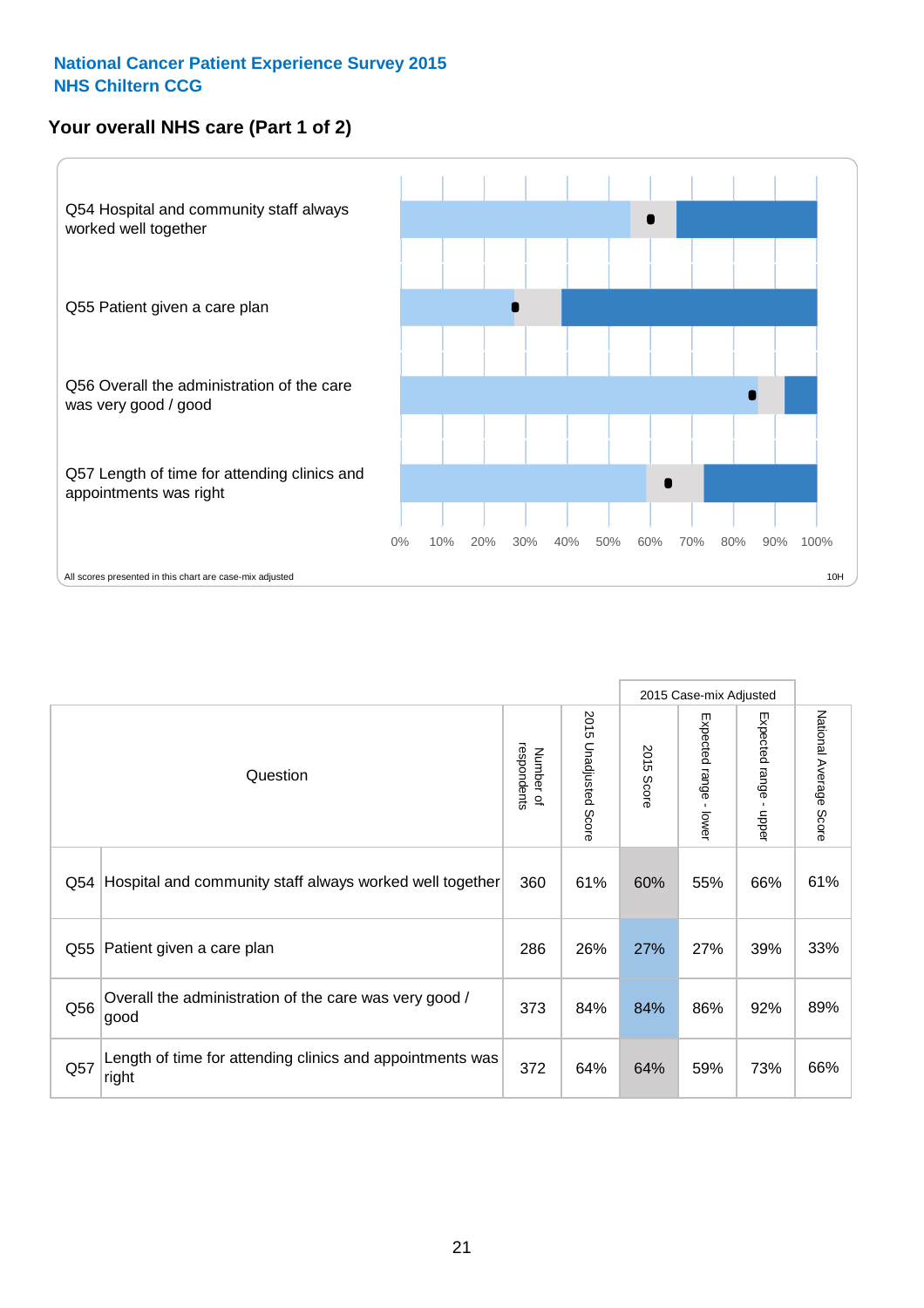# **Your overall NHS care (Part 2 of 2)**



|                                                           |                                         |                             |               |                            | 2015 Case-mix Adjusted     |                           |
|-----------------------------------------------------------|-----------------------------------------|-----------------------------|---------------|----------------------------|----------------------------|---------------------------|
| Question                                                  | respondents<br>Number<br>$\overline{a}$ | 2015<br>Unadjusted<br>Score | 2015<br>Score | Expected<br>range<br>lower | Expected<br>range<br>doper | National<br>Average Score |
| Q58 Taking part in cancer research discussed with patient | 369                                     | 24%                         | 24%           | 21%                        | 35%                        | 28%                       |



|     |                                                                        |                                              |                             |               |                                         | 2015 Case-mix Adjusted                   |                              |
|-----|------------------------------------------------------------------------|----------------------------------------------|-----------------------------|---------------|-----------------------------------------|------------------------------------------|------------------------------|
|     | Question                                                               | respondents<br>Number<br>$\overline{\sigma}$ | 2015<br>Jnadjusted<br>Score | 2015<br>Score | OWer<br>limit<br>range<br>₽<br>expected | Upper<br>limit<br>range<br>õ<br>expected | National<br>Average<br>Score |
| Q59 | Patient's average rating of care scored from very poor to<br>very good | 368                                          | 8.7                         | 8.6           | 8.6                                     | 8.8                                      | 8.7                          |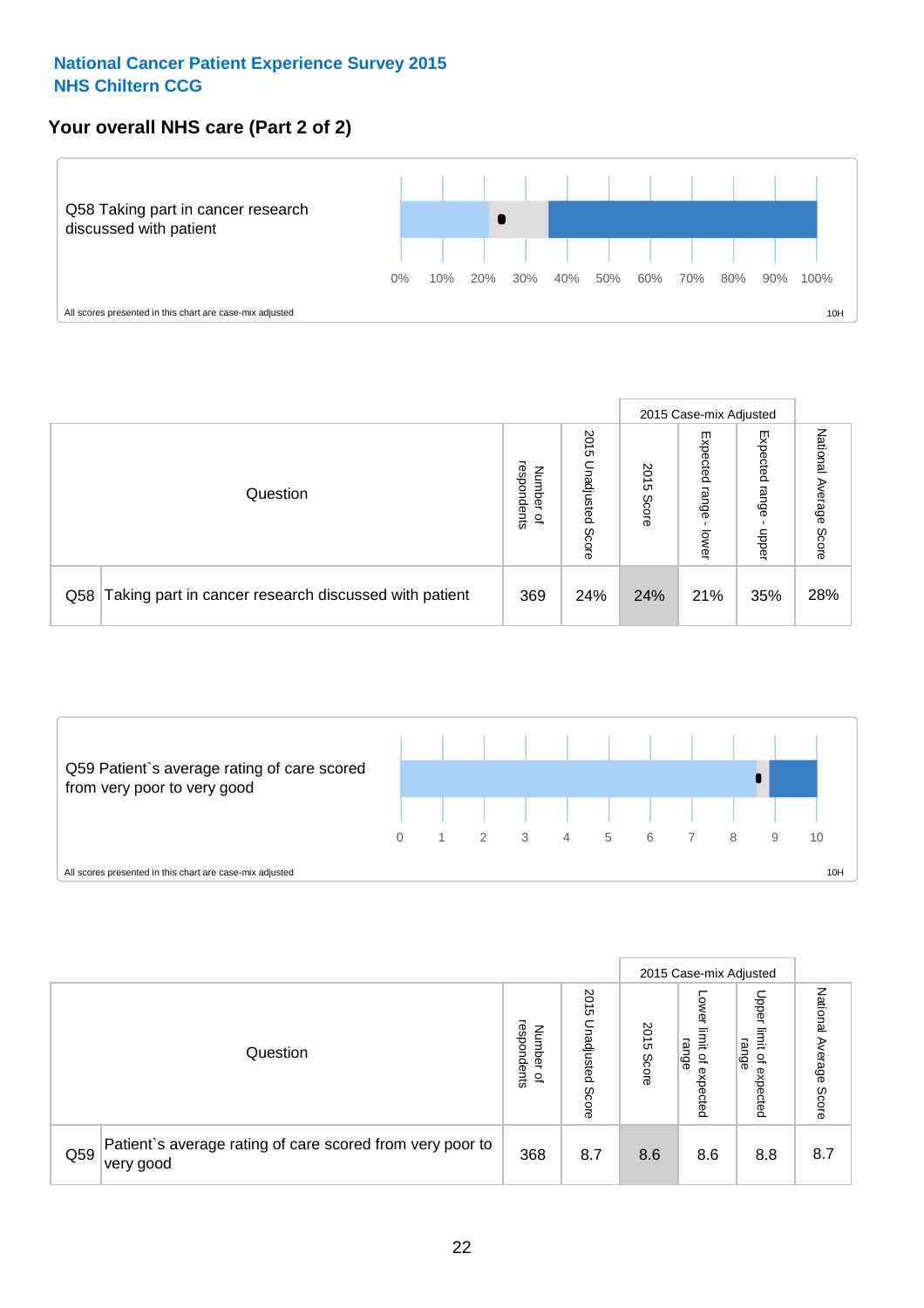# **Comparisons by tumour group for this CCG**

The following tables show the unadjusted CCG and the national percentage scores for each question broken down by tumour group. Where a cell in the table contains an asterisk this indicates that the number of patients in that group was below 21 and too small to display. Where a cell in the table contains "n.a." this indicates that there were no respondents for that tumour group.

# **Seeing your GP**

|                      | Q1. Saw GP once /<br>had to go to hospital | twice before being told | Q2. Patient thought<br>they were seen as<br>soon as necessary |                 |  |
|----------------------|--------------------------------------------|-------------------------|---------------------------------------------------------------|-----------------|--|
| <b>Cancer type</b>   | This CCG <sup>\$</sup>                     | <b>National</b>         | This CCG <sup>\$</sup>                                        | <b>National</b> |  |
| Brain / CNS          | n.a.                                       | 60%                     | $\star$                                                       | 77%             |  |
| <b>Breast</b>        | 92%                                        | 93%                     | 90%                                                           | 88%             |  |
| Colorectal / LGT     | 61%                                        | 72%                     | 70%                                                           | 80%             |  |
| Gynaecological       | $\star$                                    | 75%                     | $\star$                                                       | 78%             |  |
| Haematological       | 70%                                        | 64%                     | 80%                                                           | 80%             |  |
| <b>Head and Neck</b> | $\star$                                    | 77%                     | $\star$                                                       | 79%             |  |
| Lung                 | $\star$                                    | 69%                     | $\star$                                                       | 83%             |  |
| Prostate             | 62%                                        | 79%                     | 90%                                                           | 85%             |  |
| Sarcoma              | $\star$                                    | 64%                     | $\star$                                                       | 69%             |  |
| Skin                 | $\star$                                    | 91%                     | $\star$                                                       | 87%             |  |
| <b>Upper Gastro</b>  | $\star$                                    | 70%                     | $\star$                                                       | 78%             |  |
| Urological           | 84%                                        | 81%                     | 82%                                                           | 84%             |  |
| Other                | $\star$                                    | 70%                     |                                                               | 78%             |  |
| <b>All Cancers</b>   | 76%                                        | 76%                     | 81%                                                           | 82%             |  |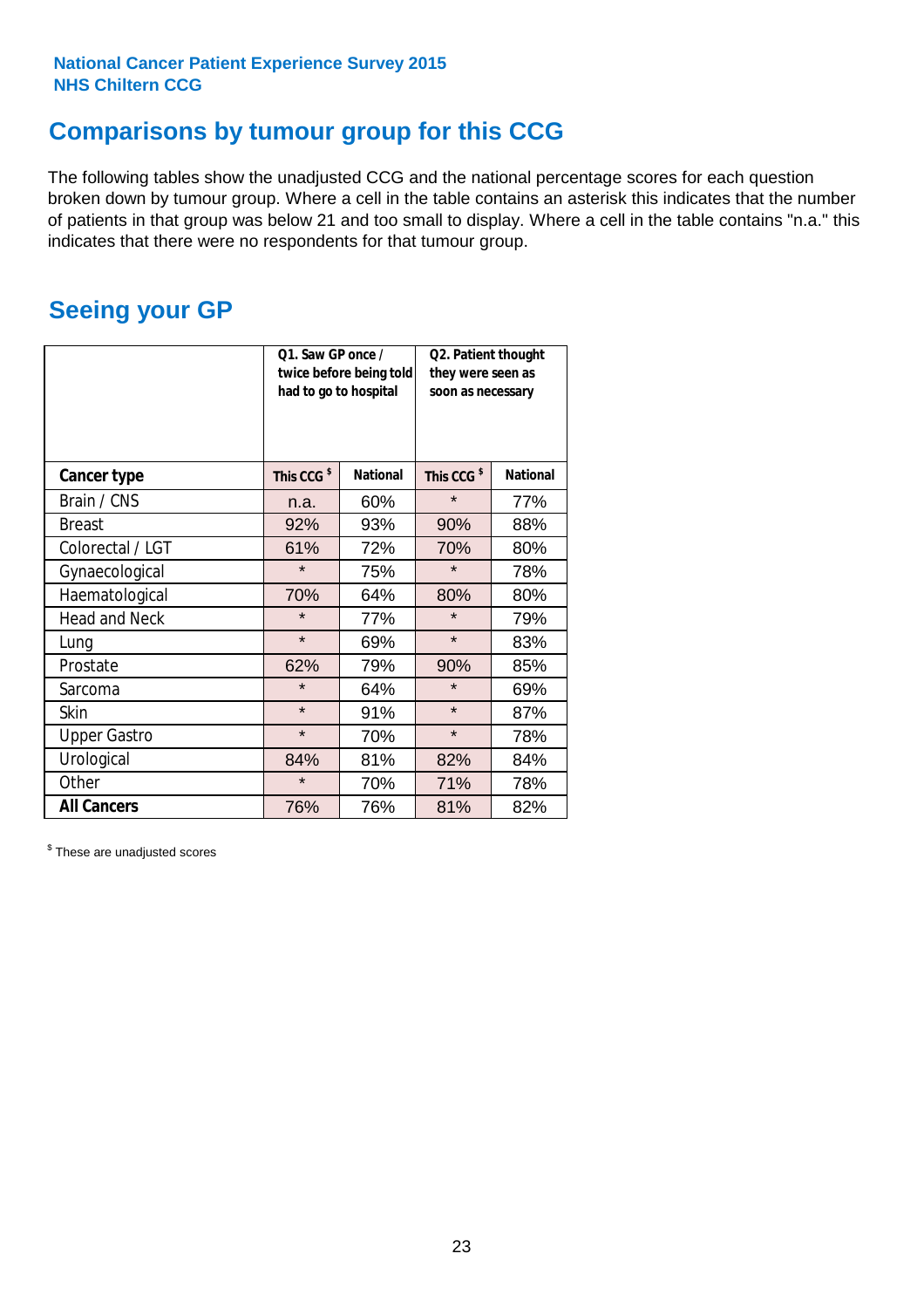# **Diagnostic tests**

|                      | be done was about<br>right | Q6. The length of time<br>waiting for the test to | Q7. Given complete<br>explanation of test<br>results in<br>understandable way |                 |  |
|----------------------|----------------------------|---------------------------------------------------|-------------------------------------------------------------------------------|-----------------|--|
| <b>Cancer type</b>   | This CCG <sup>\$</sup>     | <b>National</b>                                   | This CCG <sup>\$</sup>                                                        | <b>National</b> |  |
| Brain / CNS          | $\star$                    | 87%                                               | $\star$                                                                       | 69%             |  |
| <b>Breast</b>        | 90%                        | 90%                                               | 81%                                                                           | 82%             |  |
| Colorectal / LGT     | 83%                        | 86%                                               | 80%                                                                           | 81%             |  |
| Gynaecological       | $\star$                    | 84%                                               | $\star$                                                                       | 76%             |  |
| Haematological       | 85%                        | 87%                                               | 83%                                                                           | 76%             |  |
| <b>Head and Neck</b> | $\star$                    | 84%                                               | $\star$                                                                       | 77%             |  |
| Lung                 | $\star$                    | 87%                                               | $\star$                                                                       | 78%             |  |
| Prostate             | 89%                        | 85%                                               | 78%                                                                           | 79%             |  |
| Sarcoma              | $\star$                    | 81%                                               | $\star$                                                                       | 77%             |  |
| Skin                 | $\star$                    | 89%                                               | $\star$                                                                       | 85%             |  |
| <b>Upper Gastro</b>  | $\star$                    | 83%                                               | $\star$                                                                       | 77%             |  |
| Urological           | 79%                        | 85%                                               | 82%                                                                           | 78%             |  |
| Other                | $\star$                    | 85%                                               | $\star$                                                                       | 76%             |  |
| <b>All Cancers</b>   | 84%                        | 87%                                               | 80%                                                                           | 79%             |  |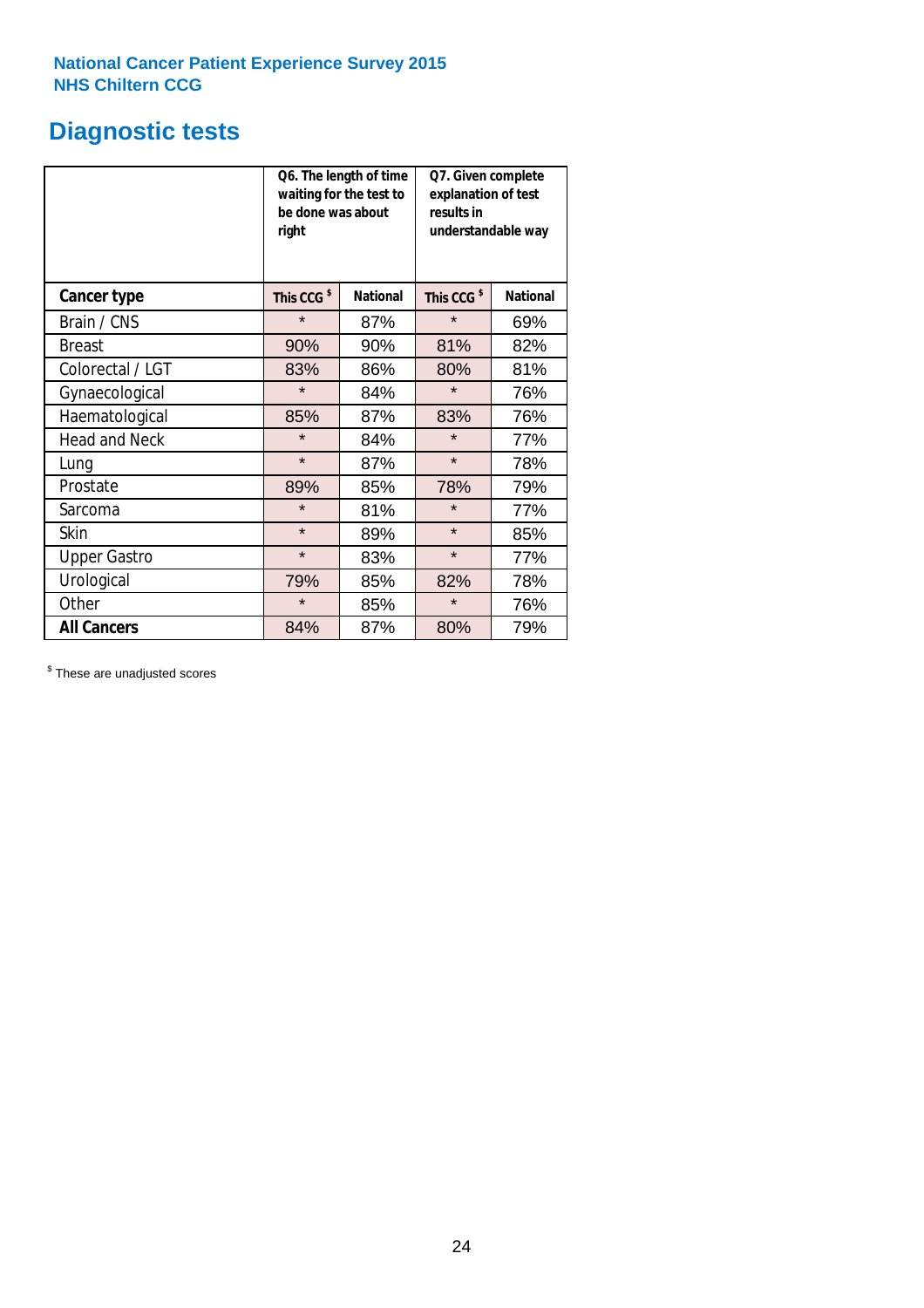# **Finding out what was wrong with you**

|                      | Q8. Patient told they<br>could bring a family<br>member or friend<br>when first told they<br>had cancer |                 | Q9. Patient felt they<br>were told sensitively<br>that they had cancer |                 | Q10. Patient<br>completely understood<br>the explanation of<br>what was wrong |                 | Q11. Patient given<br>easy to understand<br>written information<br>about the type of<br>cancer they had |                 |
|----------------------|---------------------------------------------------------------------------------------------------------|-----------------|------------------------------------------------------------------------|-----------------|-------------------------------------------------------------------------------|-----------------|---------------------------------------------------------------------------------------------------------|-----------------|
| Cancer type          | This CCG <sup>\$</sup>                                                                                  | <b>National</b> | This CCG <sup>\$</sup>                                                 | <b>National</b> | This CCG <sup>\$</sup>                                                        | <b>National</b> | This CCG <sup>\$</sup>                                                                                  | <b>National</b> |
| Brain / CNS          | $\star$                                                                                                 | 85%             | $\star$                                                                | 79%             | $\star$                                                                       | 60%             | $\star$                                                                                                 | 62%             |
| <b>Breast</b>        | 77%                                                                                                     | 83%             | 87%                                                                    | 88%             | 78%                                                                           | 78%             | 68%                                                                                                     | 76%             |
| Colorectal / LGT     | 81%                                                                                                     | 83%             | 89%                                                                    | 85%             | 75%                                                                           | 79%             | 63%                                                                                                     | 71%             |
| Gynaecological       | $\star$                                                                                                 | 75%             | $\star$                                                                | 83%             | $\star$                                                                       | 73%             | $\star$                                                                                                 | 69%             |
| Haematological       | 73%                                                                                                     | 75%             | 85%                                                                    | 83%             | 63%                                                                           | 60%             | 77%                                                                                                     | 74%             |
| <b>Head and Neck</b> | $\star$                                                                                                 | 73%             | $\star$                                                                | 85%             | $\star$                                                                       | 75%             | $\star$                                                                                                 | 61%             |
| Lung                 | $\star$                                                                                                 | 80%             | $\star$                                                                | 83%             | $\star$                                                                       | 75%             | $\star$                                                                                                 | 66%             |
| Prostate             | 85%                                                                                                     | 80%             | 90%                                                                    | 84%             | 81%                                                                           | 78%             | 89%                                                                                                     | 80%             |
| Sarcoma              | $\star$                                                                                                 | 77%             | $\star$                                                                | 82%             | $\star$                                                                       | 63%             | $\star$                                                                                                 | 61%             |
| Skin                 | $\star$                                                                                                 | 71%             | $\star$                                                                | 90%             | $\star$                                                                       | 83%             | $\star$                                                                                                 | 84%             |
| <b>Upper Gastro</b>  | $\star$                                                                                                 | 79%             | $\star$                                                                | 79%             | $\star$                                                                       | 72%             | $\star$                                                                                                 | 64%             |
| Urological           | 81%                                                                                                     | 74%             | 90%                                                                    | 82%             | 75%                                                                           | 76%             | 77%                                                                                                     | 71%             |
| Other                | $\star$                                                                                                 | 77%             | 83%                                                                    | 82%             | 48%                                                                           | 72%             | $\star$                                                                                                 | 61%             |
| <b>All Cancers</b>   | 78%                                                                                                     | 79%             | 86%                                                                    | 84%             | 71%                                                                           | 73%             | 72%                                                                                                     | 72%             |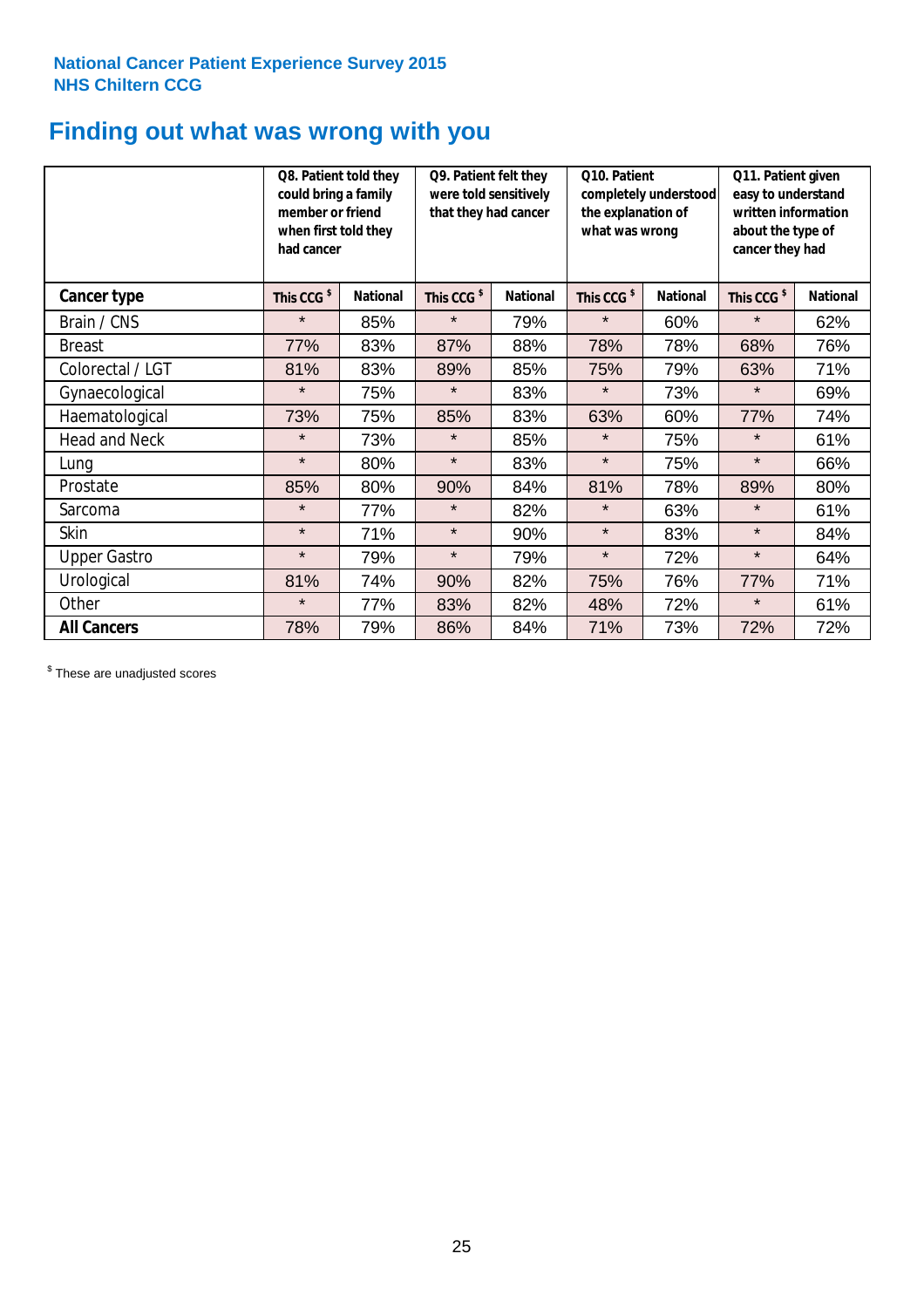# **Deciding the best treatment for you**

|                      | treatment options<br>were completely<br>explained | 012. Patient felt that | O13. Possible side<br>understandable way | effects explained in an | Q14. Patient given<br>practical advice and<br>support in dealing with<br>side effects of<br>treatment |                 |  |
|----------------------|---------------------------------------------------|------------------------|------------------------------------------|-------------------------|-------------------------------------------------------------------------------------------------------|-----------------|--|
| <b>Cancer type</b>   | This CCG <sup>\$</sup>                            | <b>National</b>        | This CCG <sup>\$</sup>                   | <b>National</b>         | This CCG <sup>\$</sup>                                                                                | <b>National</b> |  |
| Brain / CNS          | $\star$                                           | 80%                    | $\star$                                  | 71%                     | $\star$                                                                                               | 62%             |  |
| <b>Breast</b>        | 81%                                               | 84%                    | 70%                                      | 76%                     | 63%                                                                                                   | 69%             |  |
| Colorectal / LGT     | 78%                                               | 85%                    | 65%                                      | 75%                     | 73%                                                                                                   | 68%             |  |
| Gynaecological       | $\star$                                           | 84%                    | $\star$                                  | 76%                     | $\star$                                                                                               | 68%             |  |
| Haematological       | 85%                                               | 81%                    | 70%                                      | 69%                     | 78%                                                                                                   | 65%             |  |
| <b>Head and Neck</b> | $\star$                                           | 85%                    | $\star$                                  | 72%                     | $\star$                                                                                               | 67%             |  |
| Lung                 | $\star$                                           | 84%                    | $\star$                                  | 74%                     | $\star$                                                                                               | 69%             |  |
| Prostate             | 79%                                               | 80%                    | 60%                                      | 71%                     | 52%                                                                                                   | 61%             |  |
| Sarcoma              | $\star$                                           | 82%                    | $\star$                                  | 75%                     | $\star$                                                                                               | 66%             |  |
| Skin                 | $\star$                                           | 88%                    | $\star$                                  | 75%                     | $\star$                                                                                               | 74%             |  |
| <b>Upper Gastro</b>  | $\star$                                           | 83%                    | $\star$                                  | 72%                     | $\star$                                                                                               | 66%             |  |
| Urological           | 88%                                               | 80%                    | 67%                                      | 69%                     | 63%                                                                                                   | 61%             |  |
| Other                | 83%                                               | 80%                    | 65%                                      | 72%                     | 64%                                                                                                   | 64%             |  |
| <b>All Cancers</b>   | 83%                                               | 83%                    | 68%                                      | 73%                     | 67%                                                                                                   | 66%             |  |

|                      | in the future          | Q15. Patient definitely<br>told about side effects<br>that could affect them | Q16. Patient definitely<br>involved in decisions<br>about care and<br>treatment |                 |  |
|----------------------|------------------------|------------------------------------------------------------------------------|---------------------------------------------------------------------------------|-----------------|--|
| <b>Cancer type</b>   | This CCG <sup>\$</sup> | <b>National</b>                                                              | This CCG <sup>\$</sup>                                                          | <b>National</b> |  |
| Brain / CNS          | $\star$                | 56%                                                                          | $\star$                                                                         | 74%             |  |
| <b>Breast</b>        | 48%                    | 55%                                                                          | 80%                                                                             | 79%             |  |
| Colorectal / LGT     | 45%                    | 56%                                                                          | 74%                                                                             | 79%             |  |
| Gynaecological       | $\star$                | 54%                                                                          | $\star$                                                                         | 76%             |  |
| Haematological       | 50%<br>55%             |                                                                              | 82%                                                                             | 77%             |  |
| <b>Head and Neck</b> | $\star$                | 58%                                                                          | $\star$                                                                         | 76%             |  |
| Lung                 | $\star$                | 54%                                                                          | $\star$                                                                         | 78%             |  |
| Prostate             | 50%                    | 63%                                                                          | 83%                                                                             | 79%             |  |
| Sarcoma              | $\star$                | 54%                                                                          | $\star$                                                                         | 77%             |  |
| <b>Skin</b>          | $\star$                | 66%                                                                          | $\star$                                                                         | 86%             |  |
| <b>Upper Gastro</b>  | $\star$                | 53%                                                                          | $\star$                                                                         | 77%             |  |
| Urological           | 45%                    | 52%                                                                          | 79%                                                                             | 75%             |  |
| Other                | 61%                    | 51%                                                                          | 75%                                                                             | 75%             |  |
| <b>All Cancers</b>   | 52%                    | 54%                                                                          | 79%                                                                             | 78%             |  |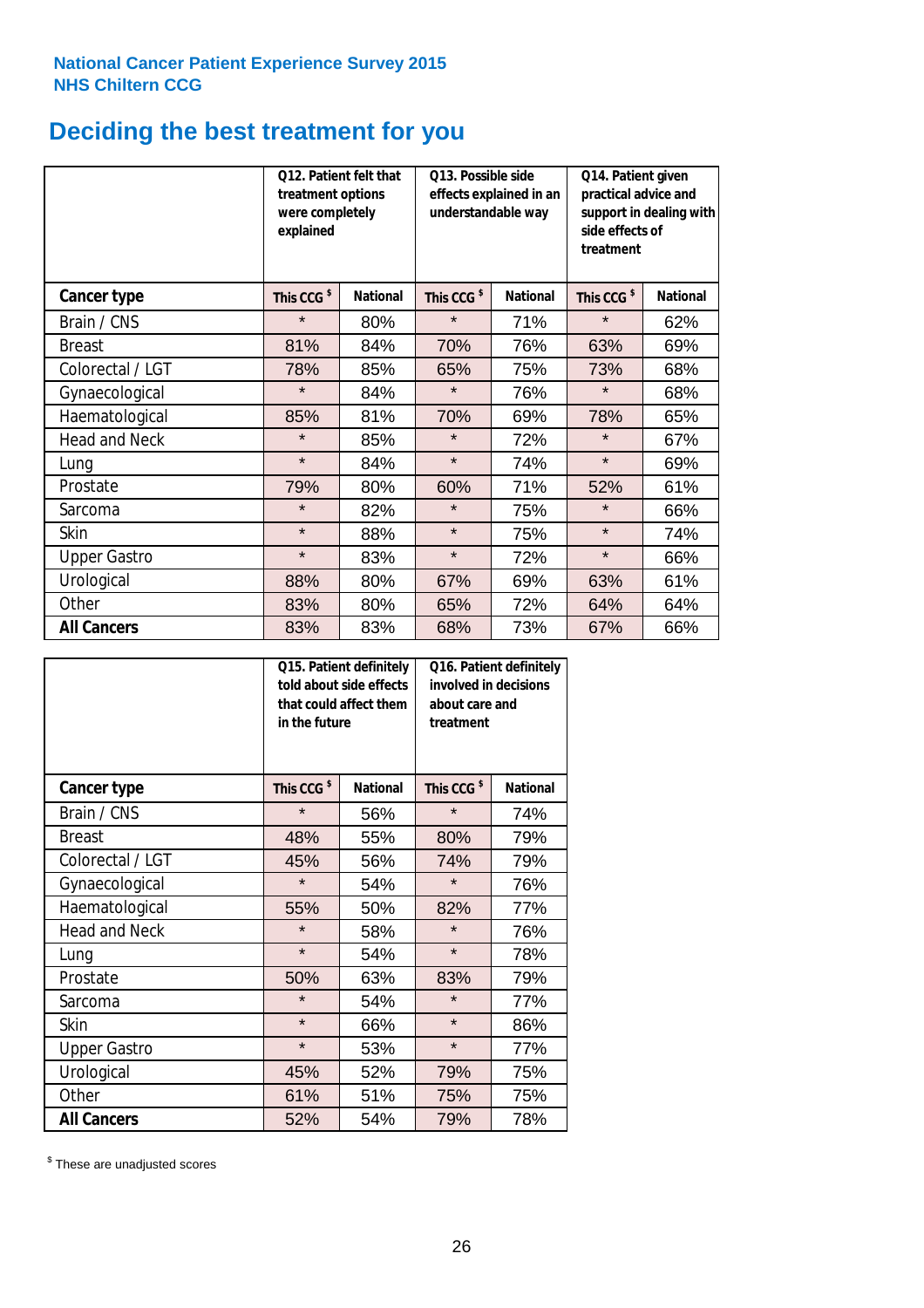# **Clinical Nurse Specialist**

|                      | would support them<br>through their<br>treatment | Q17. Patient given the<br>name of the CNS who | Q18. Patient found it<br>easy to contact their<br><b>CNS</b> |                 | <b>Q19. Get</b><br>understandable<br>answers to important<br>questions all or most<br>of the time |                 |  |
|----------------------|--------------------------------------------------|-----------------------------------------------|--------------------------------------------------------------|-----------------|---------------------------------------------------------------------------------------------------|-----------------|--|
| <b>Cancer type</b>   | This CCG <sup>\$</sup>                           | <b>National</b>                               | This CCG <sup>\$</sup>                                       | <b>National</b> | This CCG <sup>\$</sup>                                                                            | <b>National</b> |  |
| Brain / CNS          | $\star$                                          | 95%                                           | $\star$                                                      | 84%             | $\star$                                                                                           | 85%             |  |
| <b>Breast</b>        | 93%                                              | 94%                                           | 77%                                                          | 85%             | 83%                                                                                               | 88%             |  |
| Colorectal / LGT     | 93%                                              | 91%                                           | 79%                                                          | 88%             | 85%                                                                                               | 90%             |  |
| Gynaecological       | $\star$                                          | 93%                                           | $\star$                                                      | 86%             | $\star$                                                                                           | 87%             |  |
| Haematological       | 90%                                              | 89%                                           | 86%                                                          | 89%             | 93%                                                                                               | 90%             |  |
| <b>Head and Neck</b> | $\star$                                          | 88%                                           | $\star$                                                      | 86%             | $\star$                                                                                           | 88%             |  |
| Lung                 | $\star$                                          | 93%                                           | $\star$                                                      | 89%             | $\star$                                                                                           | 89%             |  |
| Prostate             | 97%                                              | 89%                                           | 77%                                                          | 83%             | 79%                                                                                               | 88%             |  |
| Sarcoma              | $\star$                                          | 87%                                           | $\star$                                                      | 86%             | $\star$                                                                                           | 88%             |  |
| Skin                 | $\star$                                          | 88%                                           | $\star$                                                      | 90%             | $\star$                                                                                           | 92%             |  |
| <b>Upper Gastro</b>  | $\star$                                          | 92%                                           | $\star$                                                      | 87%             | $\star$                                                                                           | 88%             |  |
| Urological           | 92%                                              | 80%                                           | 88%                                                          | 85%             | 93%                                                                                               | 88%             |  |
| Other                | 83%                                              | 86%                                           | $\star$<br>86%                                               |                 | $\star$                                                                                           | 87%             |  |
| <b>All Cancers</b>   | 92%                                              | 90%                                           | 83%                                                          | 87%             | 87%                                                                                               | 88%             |  |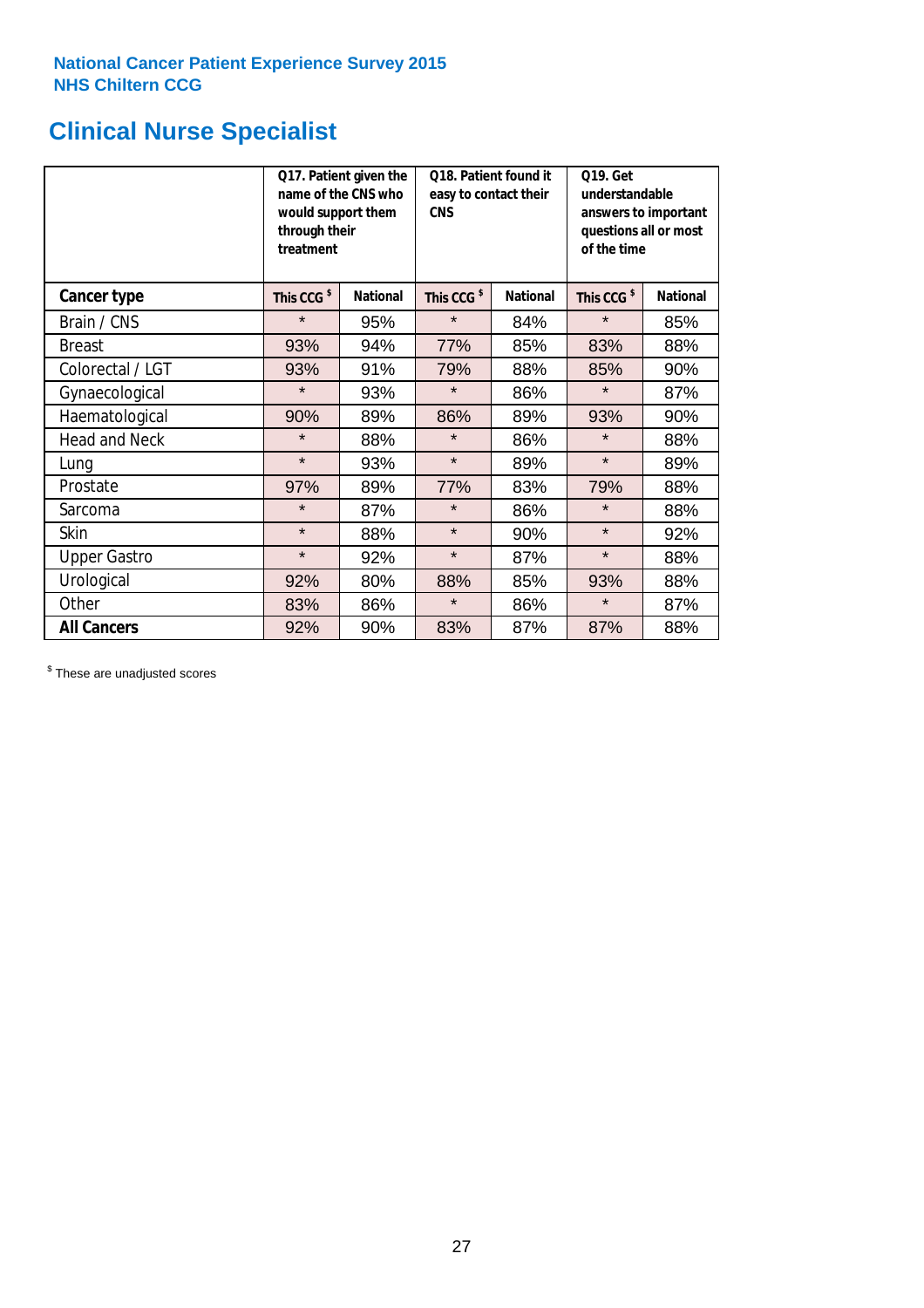# **Support for people with cancer**

|                      | Q20. Hospital staff<br>gave information | about support groups | Q21. Hospital staff<br>gave information<br>about impact cancer<br>could have on day to<br>day activities |                 | Q22. Hospital staff<br>gave information on<br>getting financial help |                 | Q23. Hospital staff told<br>patient they could get<br>free prescriptions |                 |
|----------------------|-----------------------------------------|----------------------|----------------------------------------------------------------------------------------------------------|-----------------|----------------------------------------------------------------------|-----------------|--------------------------------------------------------------------------|-----------------|
| Cancer type          | This CCG <sup>\$</sup>                  | <b>National</b>      | This CCG <sup>\$</sup>                                                                                   | <b>National</b> | This CCG <sup>\$</sup>                                               | <b>National</b> | This CCG <sup>\$</sup>                                                   | <b>National</b> |
| Brain / CNS          | $\star$                                 | 85%                  | n.a.                                                                                                     | 80%             | $\star$                                                              | 72%             | $\star$                                                                  | 79%             |
| <b>Breast</b>        | 93%                                     | 88%                  | 88%                                                                                                      | 85%             | 71%                                                                  | 60%             | 62%                                                                      | 80%             |
| Colorectal / LGT     | 68%                                     | 82%                  | 87%                                                                                                      | 82%             | $\star$                                                              | 52%             | $\star$                                                                  | 83%             |
| Gynaecological       | $\star$                                 | 83%                  | $\star$                                                                                                  | 81%             | $\star$                                                              | 58%             | $\star$                                                                  | 76%             |
| Haematological       | 91%                                     | 82%                  | 90%                                                                                                      | 82%             | 47%                                                                  | 56%             | 73%                                                                      | 86%             |
| <b>Head and Neck</b> | $\star$                                 | 83%                  | $\star$                                                                                                  | 80%             | $\star$                                                              | 55%             | $\star$                                                                  | 80%             |
| Lung                 | $\star$                                 | 82%                  | $\star$                                                                                                  | 80%             | $\star$                                                              | 68%             | $\star$                                                                  | 85%             |
| Prostate             | 89%                                     | 85%                  | 88%                                                                                                      | 81%             | $\star$                                                              | 41%             | $\star$                                                                  | 76%             |
| Sarcoma              | $\star$                                 | 82%                  | $\star$                                                                                                  | 80%             | $\star$                                                              | 57%             | $\star$                                                                  | 75%             |
| Skin                 | $\star$                                 | 85%                  | $\star$                                                                                                  | 85%             | $\star$                                                              | 51%             | $\star$                                                                  | 65%             |
| <b>Upper Gastro</b>  | $\star$                                 | 82%                  | $\star$                                                                                                  | 78%             | $\star$                                                              | 57%             | $\star$                                                                  | 83%             |
| Urological           | 68%                                     | 71%                  | 67%                                                                                                      | 70%             | $\star$                                                              | 33%             | $\star$                                                                  | 69%             |
| Other                | $\star$                                 | 80%                  | $\star$                                                                                                  | 77%             | $\star$                                                              | 53%             | $\star$                                                                  | 79%             |
| <b>All Cancers</b>   | 86%                                     | 83%                  | 85%                                                                                                      | 81%             | 51%                                                                  | 55%             | 73%                                                                      | 80%             |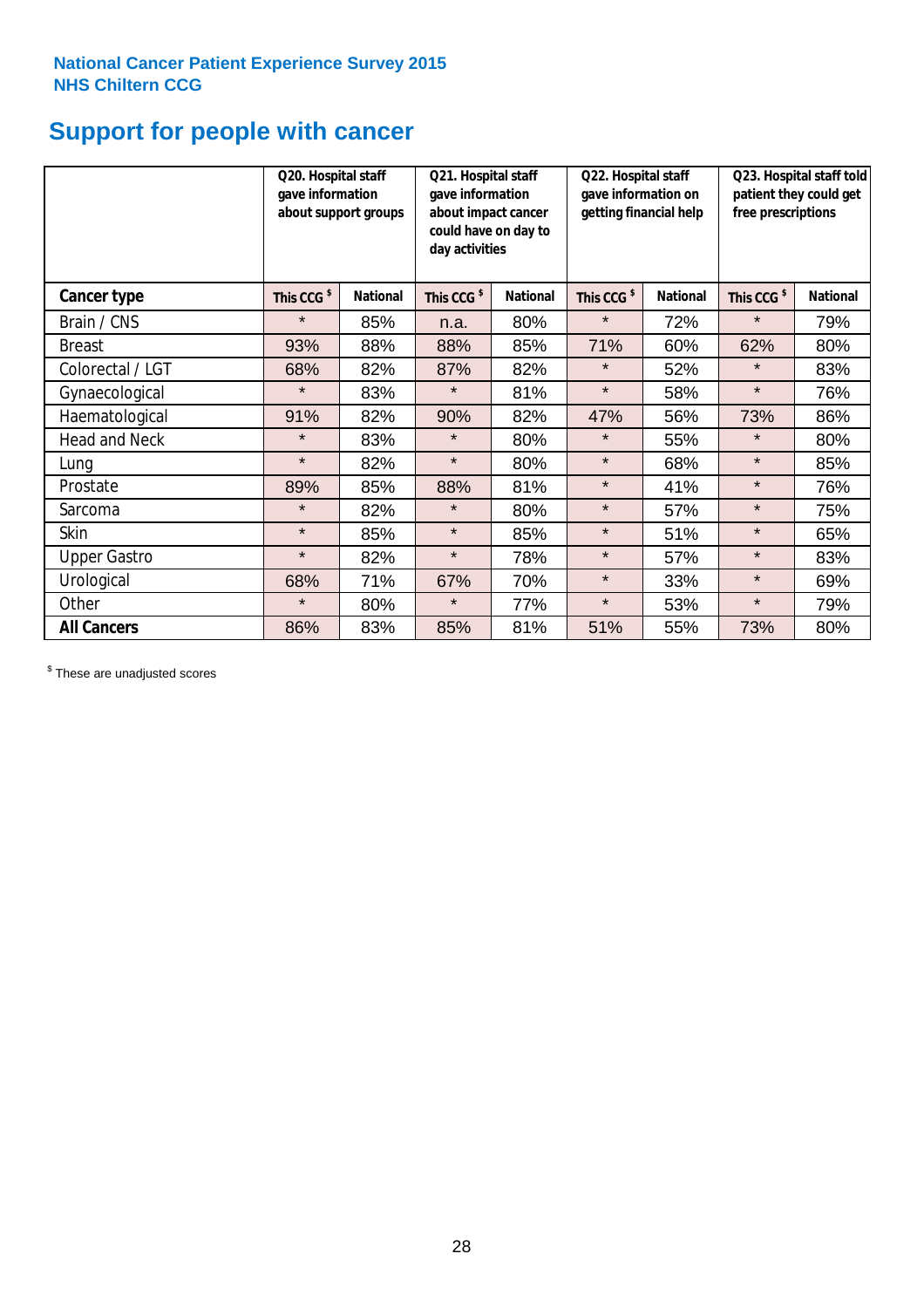# **Operations**

|                      | Q26. Staff explained<br>how operation had<br>gone in<br>understandable way |                 |  |  |
|----------------------|----------------------------------------------------------------------------|-----------------|--|--|
| <b>Cancer type</b>   | This CCG <sup>\$</sup>                                                     | <b>National</b> |  |  |
| Brain / CNS          | $\star$                                                                    | 75%             |  |  |
| <b>Breast</b>        | 85%                                                                        | 77%             |  |  |
| Colorectal / LGT     | 64%                                                                        | 81%             |  |  |
| Gynaecological       | $\star$                                                                    | 79%             |  |  |
| Haematological       | $\star$                                                                    | 75%             |  |  |
| <b>Head and Neck</b> | $\star$                                                                    | 77%             |  |  |
| Lung                 | $\star$                                                                    | 76%             |  |  |
| Prostate             | $\star$                                                                    | 76%             |  |  |
| Sarcoma              | $\star$                                                                    | 80%             |  |  |
| Skin                 | $\star$                                                                    | 84%             |  |  |
| <b>Upper Gastro</b>  | $\star$                                                                    | 81%             |  |  |
| Urological           | 82%                                                                        | 74%             |  |  |
| Other                | $\star$                                                                    | 78%             |  |  |
| <b>All Cancers</b>   | 78%                                                                        | 78%             |  |  |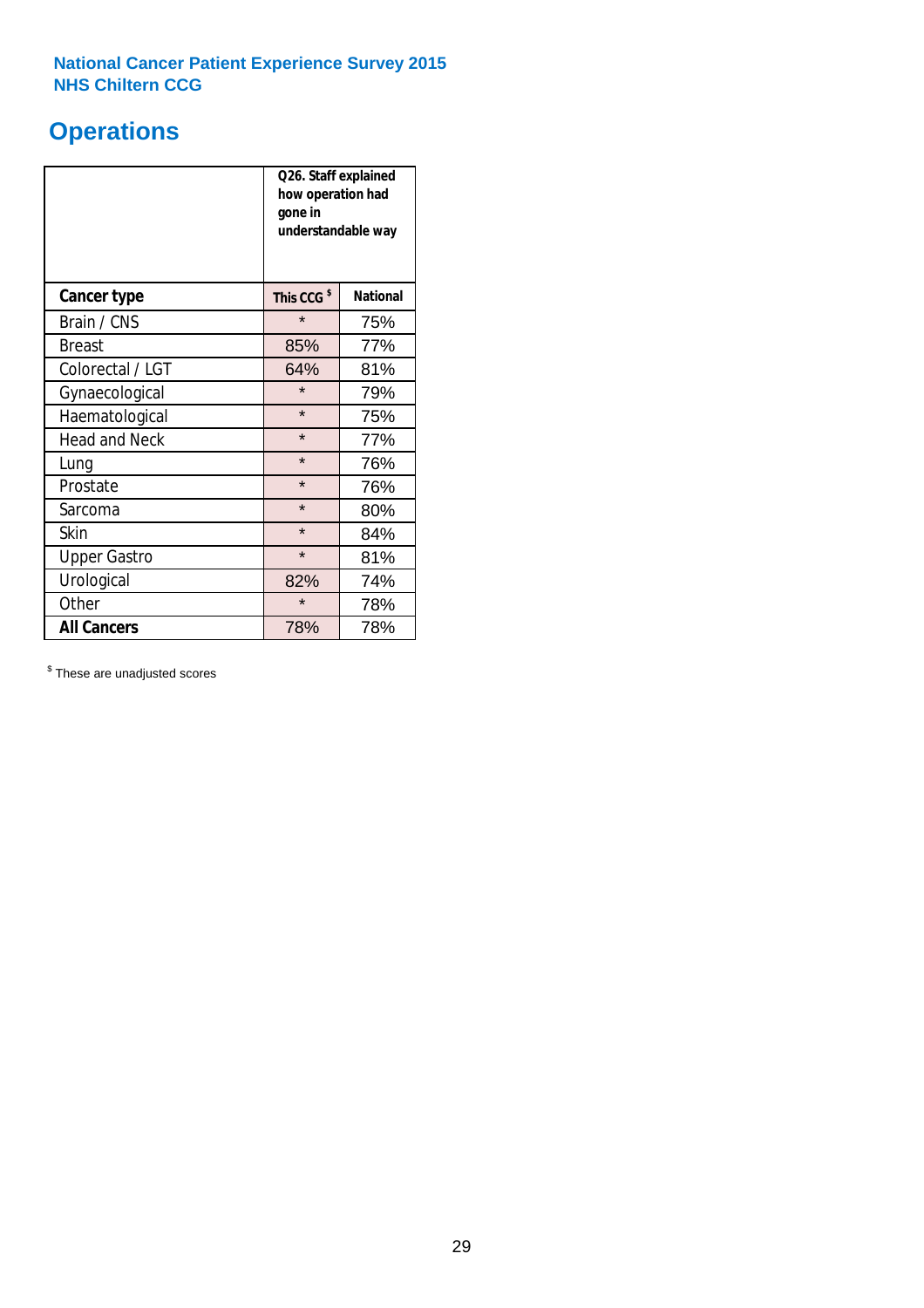# **Hospital care as an inpatient (Part 1 of 2)**

|                      | or nurses did not talk<br>they were not there | Q28. Groups of doctors<br>in front of patient as if | Q29. Patient had<br>confidence and trust in<br>all doctors treating<br>them |                 | Q30. Patient's family<br>or someone close<br>definitely had<br>opportunity to talk to<br>doctor |                 | Q31. Patient had<br>confidence and trust in I<br>all ward nurses |                 |
|----------------------|-----------------------------------------------|-----------------------------------------------------|-----------------------------------------------------------------------------|-----------------|-------------------------------------------------------------------------------------------------|-----------------|------------------------------------------------------------------|-----------------|
| Cancer type          | This CCG <sup>\$</sup>                        | <b>National</b>                                     | This CCG <sup>\$</sup>                                                      | <b>National</b> | This CCG <sup>\$</sup>                                                                          | <b>National</b> | This CCG <sup>\$</sup>                                           | <b>National</b> |
| Brain / CNS          | $\star$                                       | 68%                                                 | $\star$                                                                     | 78%             | $\star$                                                                                         | 65%             | $\star$                                                          | 67%             |
| <b>Breast</b>        | 93%                                           | 89%                                                 | 77%                                                                         | 86%             | 57%                                                                                             | 73%             | 72%                                                              | 74%             |
| Colorectal / LGT     | 75%                                           | 75%                                                 | 81%                                                                         | 85%             | 74%                                                                                             | 72%             | 75%                                                              | 68%             |
| Gynaecological       | $\star$                                       | 84%                                                 | $\star$                                                                     | 86%             | $\star$                                                                                         | 71%             | $\star$                                                          | 69%             |
| Haematological       | 84%                                           | 80%                                                 | 100%                                                                        | 81%             | 96%                                                                                             | 75%             | 72%                                                              | 73%             |
| <b>Head and Neck</b> | $\star$                                       | 79%                                                 | $\star$                                                                     | 85%             | $\star$                                                                                         | 73%             | $\star$                                                          | 72%             |
| Lung                 | $\star$                                       | 75%                                                 | $\star$                                                                     | 82%             | $\star$                                                                                         | 71%             | $\star$                                                          | 73%             |
| Prostate             | $\star$                                       | 84%                                                 | $\star$                                                                     | 87%             | $\star$                                                                                         | 72%             | $\star$                                                          | 75%             |
| Sarcoma              | $\star$                                       | 82%                                                 | $\star$                                                                     | 85%             | $\star$                                                                                         | 75%             | $\star$                                                          | 70%             |
| Skin                 | $\star$                                       | 85%                                                 | $\star$                                                                     | 90%             | $\star$                                                                                         | 79%             | $\star$                                                          | 84%             |
| <b>Upper Gastro</b>  | $\star$                                       | 75%                                                 | $\star$                                                                     | 83%             | $\star$                                                                                         | 72%             | $\star$                                                          | 70%             |
| Urological           | 79%                                           | 80%                                                 | 82%                                                                         | 84%             | $\star$                                                                                         | 67%             | 82%                                                              | 75%             |
| Other                | $\star$                                       | 79%                                                 | $\star$                                                                     | 79%             | $\star$                                                                                         | 70%             | $\star$                                                          | 69%             |
| <b>All Cancers</b>   | 86%                                           | 81%                                                 | 81%                                                                         | 84%             | 69%                                                                                             | 72%             | 76%                                                              | 72%             |

|                      | Q32. Always / nearly<br>on duty | always enough nurses | Q33. All staff asked<br>patient what name<br>they preferred to be<br>called by |                 | Q34. Always given<br>enough privacy when<br>discussing condition or<br>treatment |                 | Q35. Patient was able<br>to discuss worries or<br>fears with staff during<br>visit |                 |
|----------------------|---------------------------------|----------------------|--------------------------------------------------------------------------------|-----------------|----------------------------------------------------------------------------------|-----------------|------------------------------------------------------------------------------------|-----------------|
| <b>Cancer type</b>   | This CCG <sup>\$</sup>          | <b>National</b>      | This CCG <sup>\$</sup>                                                         | <b>National</b> | This CCG <sup>\$</sup>                                                           | <b>National</b> | This CCG <sup>\$</sup>                                                             | <b>National</b> |
| Brain / CNS          | $\star$                         | 64%                  | $\star$                                                                        | 69%             | $\star$                                                                          | 80%             | $\star$                                                                            | 44%             |
| <b>Breast</b>        | 77%                             | 69%                  | 51%                                                                            | 60%             | 85%                                                                              | 86%             | 33%                                                                                | 53%             |
| Colorectal / LGT     | 75%                             | 61%                  | 71%                                                                            | 70%             | 89%                                                                              | 84%             | $\star$                                                                            | 54%             |
| Gynaecological       | $\star$                         | 65%                  | $\star$                                                                        | 63%             | $\star$                                                                          | 82%             | $\star$                                                                            | 50%             |
| Haematological       | 69%                             | 63%                  | 48%                                                                            | 67%             | 93%                                                                              | 86%             | $\star$                                                                            | 55%             |
| <b>Head and Neck</b> | $\star$                         | 67%                  | $\star$                                                                        | 66%             | $\star$                                                                          | 85%             | $\star$                                                                            | 50%             |
| Lung                 | $\star$                         | 68%                  | $\star$                                                                        | 71%             | $\star$                                                                          | 84%             | $\star$                                                                            | 49%             |
| Prostate             | $\star$                         | 71%                  | $\star$                                                                        | 67%             | $\star$                                                                          | 87%             | $\star$                                                                            | 52%             |
| Sarcoma              | $\star$                         | 68%                  | $\star$                                                                        | 71%             | $\star$                                                                          | 87%             | $\star$                                                                            | 52%             |
| Skin                 | $\star$                         | 81%                  | $\star$                                                                        | 67%             | $\star$                                                                          | 89%             | $\star$                                                                            | 61%             |
| <b>Upper Gastro</b>  | $\star$                         | 62%                  | $\star$                                                                        | 75%             | $\star$                                                                          | 83%             | $\star$                                                                            | 53%             |
| Urological           | 61%                             | 68%                  | 82%                                                                            | 71%             | 79%                                                                              | 84%             | $\star$                                                                            | 46%             |
| Other                | $\star$                         | 62%                  | $\star$                                                                        | 66%             | $\star$                                                                          | 82%             | $\star$                                                                            | 48%             |
| <b>All Cancers</b>   | 74%                             | 66%                  | 61%                                                                            | 67%             | 87%                                                                              | 85%             | 47%                                                                                | 52%             |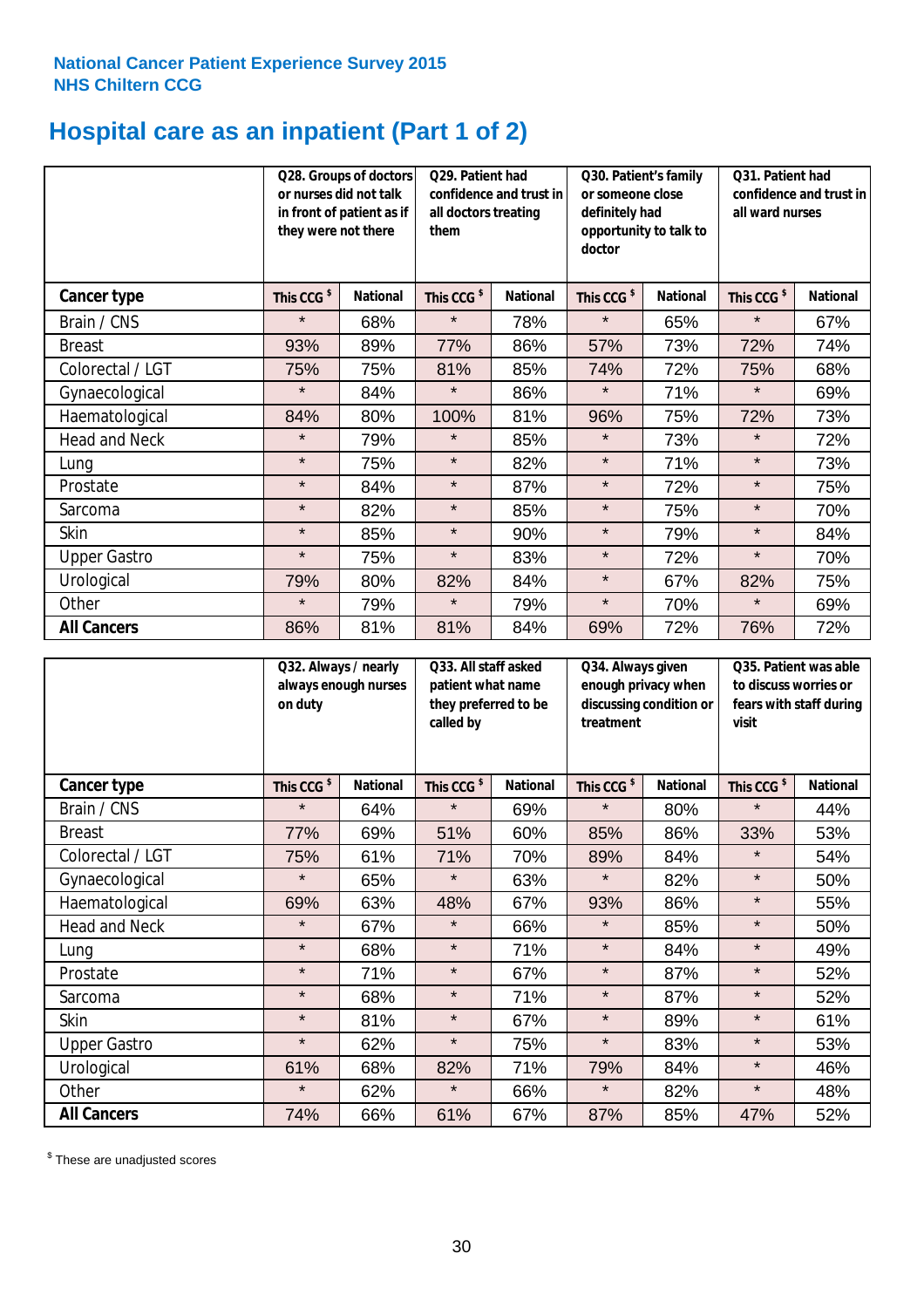# **Hospital care as an inpatient (Part 2 of 2)**

|                      | Q36. Hospital staff<br>definitely did<br>everything to help<br>control pain |                 | Q37. Always treated<br>with respect and<br>dignity by staff |                 | Q38. Given clear<br>written information<br>about what should /<br>should not do post<br>discharge |                 | Q39. Staff told patient<br>who to contact if<br>worried post discharge |                 |
|----------------------|-----------------------------------------------------------------------------|-----------------|-------------------------------------------------------------|-----------------|---------------------------------------------------------------------------------------------------|-----------------|------------------------------------------------------------------------|-----------------|
| <b>Cancer type</b>   | This CCG <sup>\$</sup>                                                      | <b>National</b> | This CCG <sup>\$</sup>                                      | <b>National</b> | This CCG <sup>\$</sup>                                                                            | <b>National</b> | This CCG <sup>\$</sup>                                                 | <b>National</b> |
| Brain / CNS          | $\star$                                                                     | 82%             | $\star$                                                     | 84%             | $\star$                                                                                           | 79%             | $\star$                                                                | 91%             |
| <b>Breast</b>        | 85%                                                                         | 86%             | 89%                                                         | 88%             | 82%                                                                                               | 90%             | 93%                                                                    | 95%             |
| Colorectal / LGT     | 88%                                                                         | 84%             | 89%                                                         | 86%             | 78%                                                                                               | 83%             | 93%                                                                    | 94%             |
| Gynaecological       | $\star$                                                                     | 83%             | $\star$                                                     | 85%             | $\star$                                                                                           | 86%             | $\star$                                                                | 93%             |
| Haematological       | 90%                                                                         | 84%             | 92%                                                         | 89%             | 79%                                                                                               | 79%             | 96%                                                                    | 95%             |
| <b>Head and Neck</b> | $\star$                                                                     | 84%             | $\star$                                                     | 88%             | $\star$                                                                                           | 86%             | $\star$                                                                | 92%             |
| Lung                 | $\star$                                                                     | 83%             | $\star$                                                     | 87%             | $\star$                                                                                           | 81%             | $\star$                                                                | 92%             |
| Prostate             | $\star$                                                                     | 85%             | $\star$                                                     | 91%             | $\star$                                                                                           | 87%             | $\star$                                                                | 94%             |
| Sarcoma              | $\star$                                                                     | 86%             | $\star$                                                     | 91%             | $\star$                                                                                           | 83%             | $\star$                                                                | 94%             |
| Skin                 | $\star$                                                                     | 88%             | $\star$                                                     | 93%             | $\star$                                                                                           | 91%             | $\star$                                                                | 97%             |
| <b>Upper Gastro</b>  | $\star$                                                                     | 83%             | $\star$                                                     | 86%             | $\star$                                                                                           | 79%             | $\star$                                                                | 93%             |
| Urological           | 78%                                                                         | 80%             | 96%                                                         | 88%             | 88%                                                                                               | 83%             | 93%                                                                    | 90%             |
| Other                | $\star$                                                                     | 82%             | $\star$                                                     | 85%             | $\star$                                                                                           | 80%             | $\star$                                                                | 92%             |
| <b>All Cancers</b>   | 84%                                                                         | 84%             | 90%                                                         | 87%             | 82%                                                                                               | 84%             | 92%                                                                    | 94%             |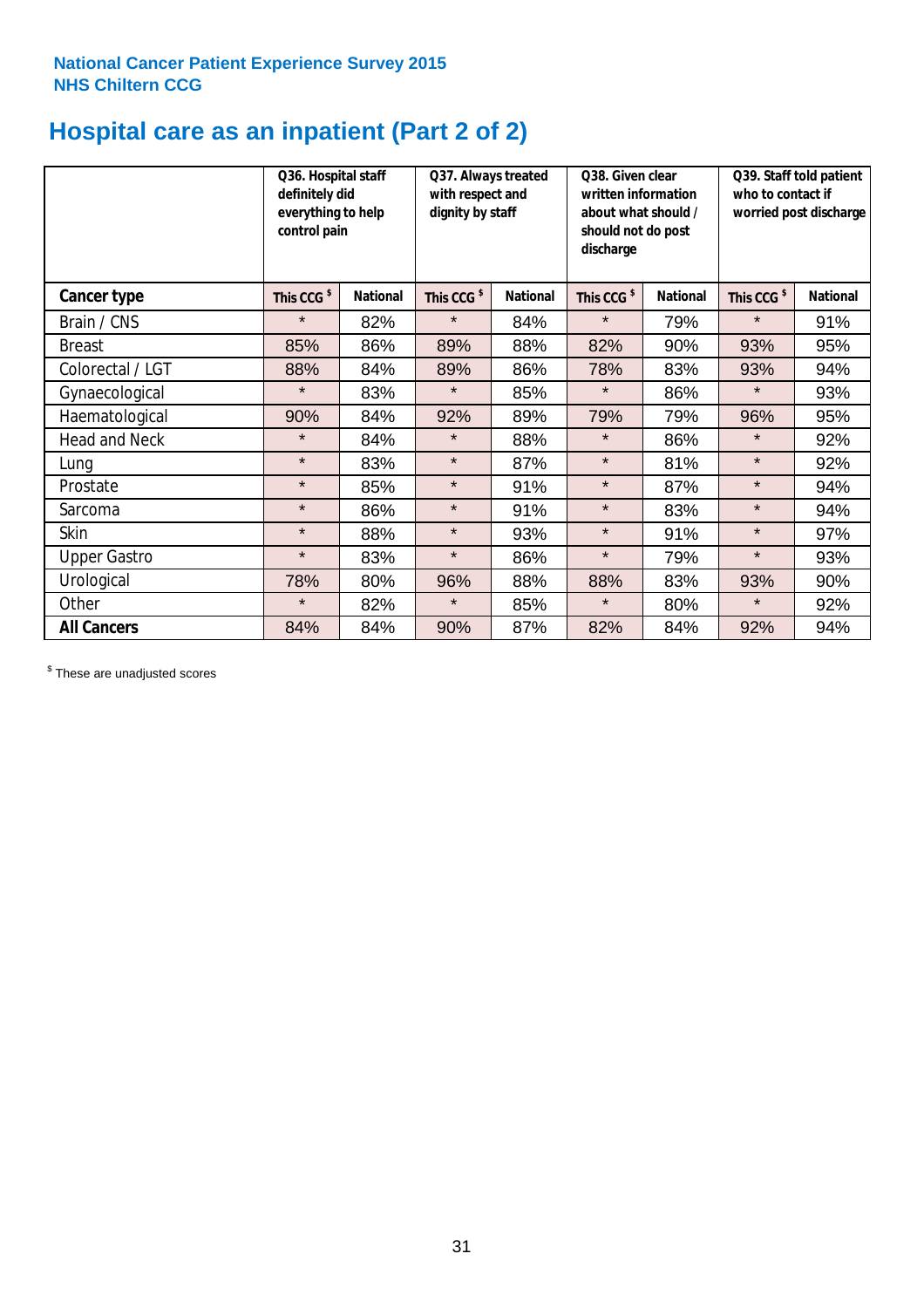# **Hospital care as a day patient / outpatient**

|                      | to discuss worries or<br>visit | Q41. Patient was able<br>fears with staff during | Q42. Doctor had the<br>right notes and other<br>documentation with<br>them |                 | Q44. Beforehand<br>patient had all<br>information needed<br>about radiotherapy<br>treatment |                 | Q45. Patient given<br>understandable<br>information about<br>whether radiotherapy<br>was working |                 |
|----------------------|--------------------------------|--------------------------------------------------|----------------------------------------------------------------------------|-----------------|---------------------------------------------------------------------------------------------|-----------------|--------------------------------------------------------------------------------------------------|-----------------|
| <b>Cancer type</b>   | This CCG <sup>\$</sup>         | <b>National</b>                                  | This CCG <sup>\$</sup>                                                     | <b>National</b> | This CCG <sup>\$</sup>                                                                      | <b>National</b> | This CCG <sup>\$</sup>                                                                           | <b>National</b> |
| Brain / CNS          | $\star$                        | 65%                                              | $\star$                                                                    | 94%             | n.a.                                                                                        | 85%             | n.a.                                                                                             | 52%             |
| <b>Breast</b>        | 61%                            | 70%                                              | 93%                                                                        | 95%             | 92%                                                                                         | 87%             | $\star$                                                                                          | 60%             |
| Colorectal / LGT     | 68%                            | 73%                                              | 97%                                                                        | 95%             | $\star$                                                                                     | 85%             | $\star$                                                                                          | 55%             |
| Gynaecological       | $\star$                        | 70%                                              | $\star$                                                                    | 96%             | $\star$                                                                                     | 85%             | $\star$                                                                                          | 64%             |
| Haematological       | 81%                            | 74%                                              | 97%                                                                        | 97%             | $\star$                                                                                     | 82%             | $\star$                                                                                          | 64%             |
| <b>Head and Neck</b> | $\star$                        | 69%                                              | $\star$                                                                    | 95%             | $\star$                                                                                     | 86%             | $\star$                                                                                          | 60%             |
| Lung                 | $\star$                        | 69%                                              | $\star$                                                                    | 96%             | $\star$                                                                                     | 86%             | $\star$                                                                                          | 59%             |
| Prostate             | 64%                            | 69%                                              | 89%                                                                        | 95%             | $\star$                                                                                     | 88%             | $\star$                                                                                          | 61%             |
| Sarcoma              | $\star$                        | 68%                                              | $\star$                                                                    | 97%             | n.a.                                                                                        | 88%             | n.a.                                                                                             | 63%             |
| Skin                 | $\star$                        | 73%                                              | $\star$                                                                    | 96%             | n.a.                                                                                        | 81%             | n.a.                                                                                             | 63%             |
| <b>Upper Gastro</b>  | $\star$                        | 68%                                              | $\star$                                                                    | 95%             | $\star$                                                                                     | 85%             | $\star$                                                                                          | 57%             |
| Urological           | 66%                            | 65%                                              | 89%                                                                        | 95%             | $\star$                                                                                     | 81%             | $\star$                                                                                          | 53%             |
| Other                | $\star$                        | 67%                                              | $\star$                                                                    | 95%             | $\star$                                                                                     | 83%             | $\star$                                                                                          | 59%             |
| <b>All Cancers</b>   | 67%                            | 70%                                              | 95%                                                                        | 96%             | 84%                                                                                         | 86%             | 54%                                                                                              | 60%             |

|                      | Q47. Beforehand<br>patient had all<br>information needed<br>about chemotherapy<br>treatment |                 | Q48. Patient given<br>understandable<br>information about<br>whether<br>chemotherapy was<br>working |                 |  |
|----------------------|---------------------------------------------------------------------------------------------|-----------------|-----------------------------------------------------------------------------------------------------|-----------------|--|
| <b>Cancer type</b>   | This CCG <sup>\$</sup>                                                                      | <b>National</b> | This CCG <sup>\$</sup>                                                                              | <b>National</b> |  |
| Brain / CNS          | n.a.                                                                                        | 82%             | n.a.                                                                                                | 57%             |  |
| <b>Breast</b>        | 85%                                                                                         | 83%             | 61%                                                                                                 | 62%             |  |
| Colorectal / LGT     | 83%                                                                                         | 86%             | 63%                                                                                                 | 65%             |  |
| Gynaecological       | $\star$                                                                                     | 86%             | $\star$                                                                                             | 68%             |  |
| Haematological       | 85%<br>86%                                                                                  |                 | 81%                                                                                                 | 75%             |  |
| <b>Head and Neck</b> | $\star$                                                                                     | 80%             | $\star$                                                                                             | 52%             |  |
| Lung                 | $\star$                                                                                     | 85%             | $\star$                                                                                             | 68%             |  |
| Prostate             | $\star$                                                                                     | 83%             | $\star$                                                                                             | 69%             |  |
| Sarcoma              | $\star$                                                                                     | 82%             | $\star$                                                                                             | 70%             |  |
| Skin                 | $\star$                                                                                     | 92%             | $\star$                                                                                             | 80%             |  |
| <b>Upper Gastro</b>  | $\star$                                                                                     | 83%             | $\star$                                                                                             | 64%             |  |
| Urological           | $\star$                                                                                     | 83%             | $\star$                                                                                             | 66%             |  |
| Other                | $\star$                                                                                     | 85%             | $\star$                                                                                             | 70%             |  |
| <b>All Cancers</b>   | 83%                                                                                         | 84%             | 72%                                                                                                 | 68%             |  |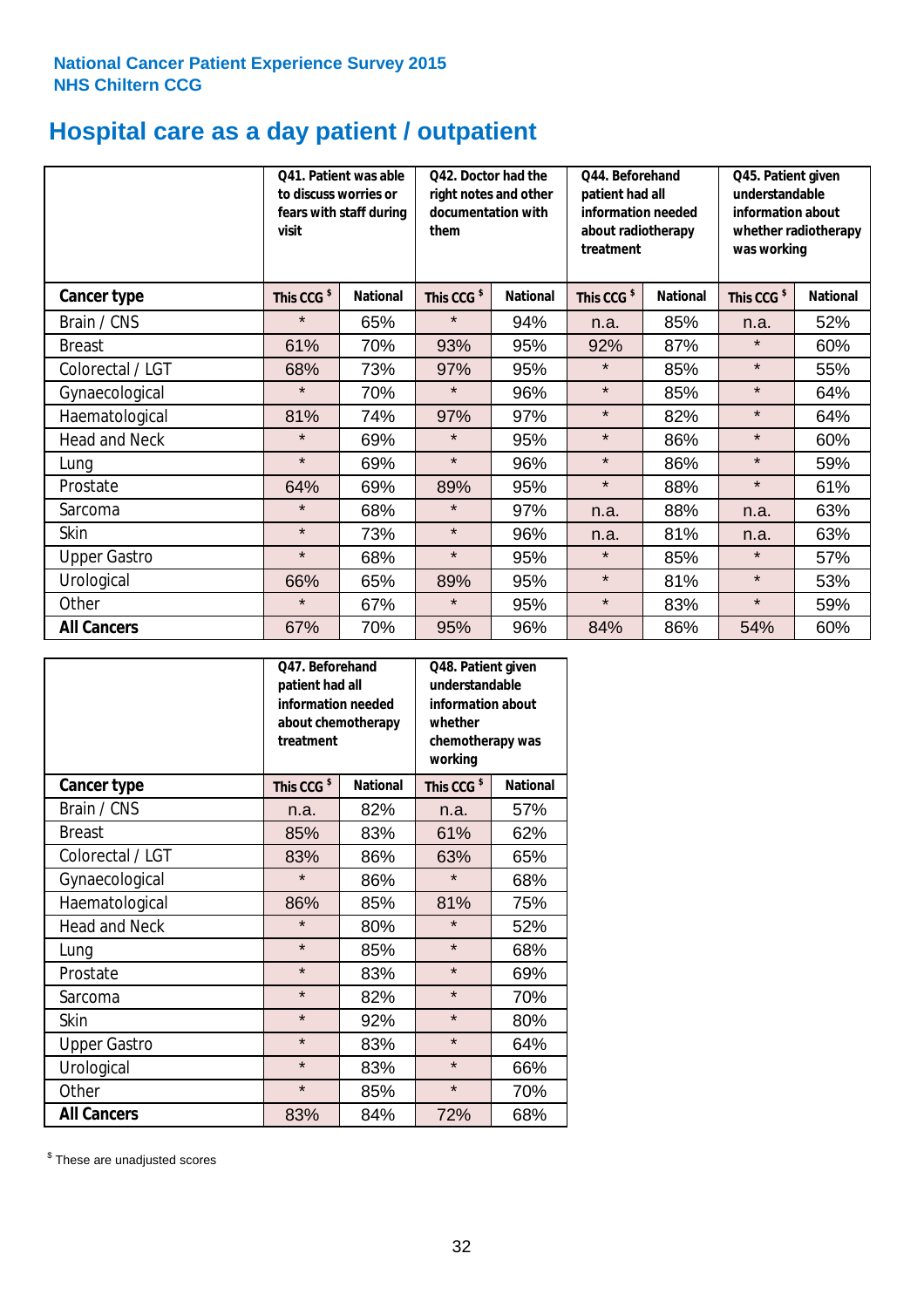# **Home care and support**

|                      | Q49. Hospital staff<br>gave family or | someone close all the<br>information needed to<br>help with care at home | Q50. Patient definitely<br>given enough support<br>from health or social<br>services during<br>treatment |                 | Q51. Patient definitely<br>given enough support<br>from health or social<br>services after<br>treatment |                 |
|----------------------|---------------------------------------|--------------------------------------------------------------------------|----------------------------------------------------------------------------------------------------------|-----------------|---------------------------------------------------------------------------------------------------------|-----------------|
| <b>Cancer type</b>   | This CCG <sup>\$</sup>                | <b>National</b>                                                          | This CCG <sup>\$</sup>                                                                                   | <b>National</b> | This CCG <sup>\$</sup>                                                                                  | <b>National</b> |
| Brain / CNS          | $\star$                               | 56%                                                                      | $\star$                                                                                                  | 44%             | $\star$                                                                                                 | 44%             |
| <b>Breast</b>        | 61%                                   | 57%                                                                      | 46%                                                                                                      | 54%             | 30%                                                                                                     | 40%             |
| Colorectal / LGT     | 71%                                   | 60%                                                                      | 48%                                                                                                      | 62%             | $\star$                                                                                                 | 52%             |
| Gynaecological       | $\star$                               | 56%                                                                      | $\star$                                                                                                  | 52%             | $\star$                                                                                                 | 42%             |
| Haematological       | 68%                                   | 60%                                                                      | 60%                                                                                                      | 52%             | 50%                                                                                                     | 43%             |
| <b>Head and Neck</b> | $\star$                               | 59%                                                                      | $\star$                                                                                                  | 53%             | $\star$                                                                                                 | 50%             |
| Lung                 | $\star$                               | 57%                                                                      | $\star$                                                                                                  | 52%             | $\star$                                                                                                 | 42%             |
| Prostate             | 57%                                   | 55%                                                                      | $\star$                                                                                                  | 47%             | $\star$                                                                                                 | 43%             |
| Sarcoma              | $\star$                               | 59%                                                                      | $\star$                                                                                                  | 58%             | $\star$                                                                                                 | 53%             |
| Skin                 | $\star$                               | 67%                                                                      | $\star$                                                                                                  | 58%             | $\star$                                                                                                 | 61%             |
| <b>Upper Gastro</b>  | $\star$                               | 59%                                                                      | $\star$                                                                                                  | 54%             | $\star$                                                                                                 | 45%             |
| Urological           | 64%                                   | 55%                                                                      | $\star$                                                                                                  | 47%             | $\star$                                                                                                 | 44%             |
| Other                | $\star$                               | 54%                                                                      | $\star$                                                                                                  | 55%             | $\star$                                                                                                 | 48%             |
| <b>All Cancers</b>   | 62%                                   | 58%                                                                      | 51%                                                                                                      | 54%             | 39%                                                                                                     | 45%             |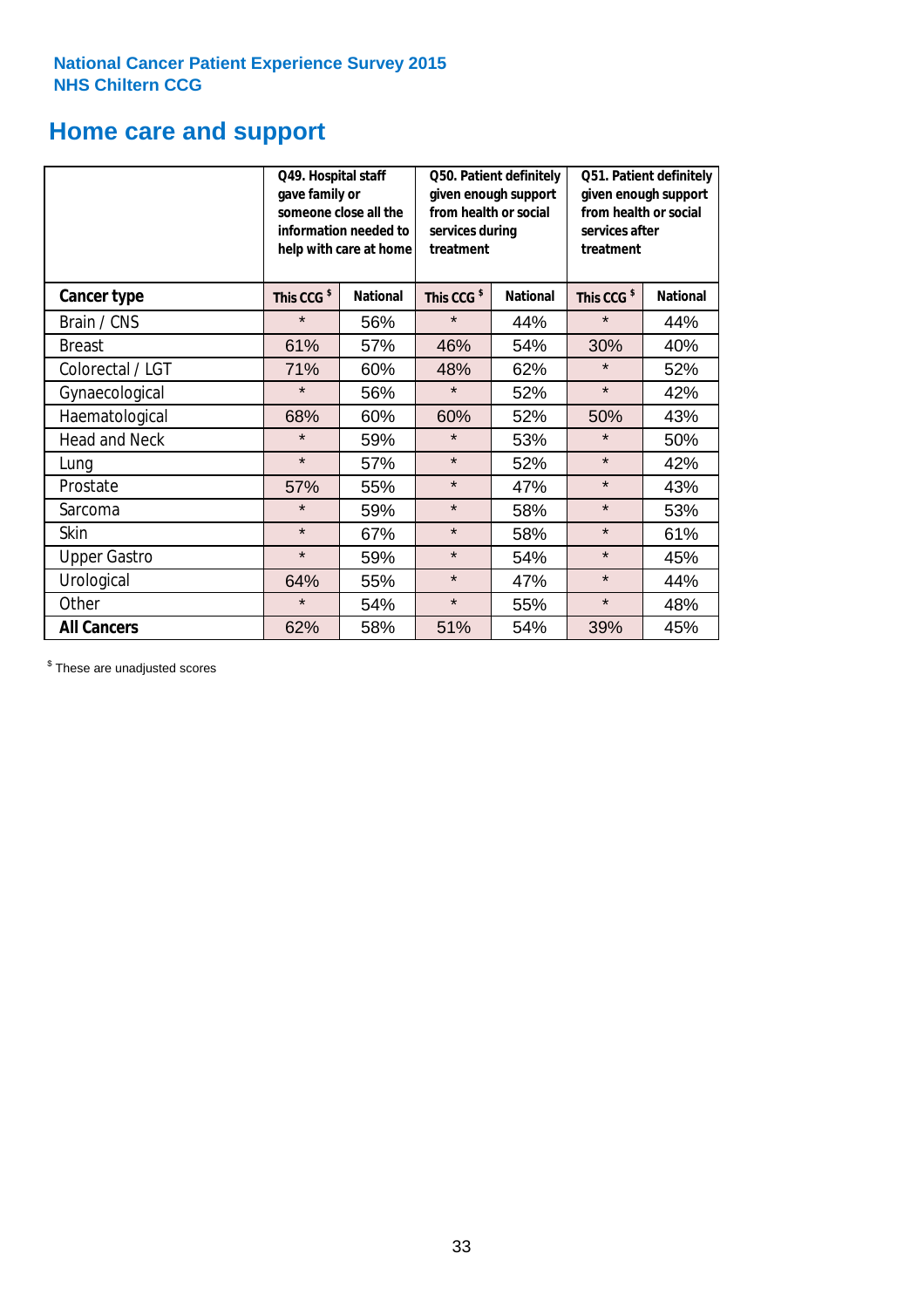# **Care from your general practice**

|                      | information about<br>treatment | Q52. GP given enough<br>patient's condition and | O53. Practice staff<br>definitely did<br>everything they could<br>to support patient |                 |  |
|----------------------|--------------------------------|-------------------------------------------------|--------------------------------------------------------------------------------------|-----------------|--|
| <b>Cancer type</b>   | This CCG <sup>\$</sup>         | <b>National</b>                                 | This CCG <sup>\$</sup>                                                               | <b>National</b> |  |
| Brain / CNS          | $\star$                        | 94%                                             | $\star$                                                                              | 59%             |  |
| <b>Breast</b>        | 96%                            | 96%                                             | 65%                                                                                  | 63%             |  |
| Colorectal / LGT     | 90%                            | 95%                                             | 56%                                                                                  | 63%             |  |
| Gynaecological       | $\star$                        | 95%                                             | $\star$                                                                              | 59%             |  |
| Haematological       | 94%                            | 96%                                             | 70%                                                                                  | 61%             |  |
| <b>Head and Neck</b> | $\star$                        | 93%                                             | $\star$                                                                              | 60%             |  |
| Lung                 | $\star$                        | 95%                                             | $\star$                                                                              | 62%             |  |
| Prostate             | 89%                            | 95%                                             | 63%                                                                                  | 67%             |  |
| Sarcoma              | $\star$                        | 97%                                             | $\star$                                                                              | 65%             |  |
| Skin                 | $\star$                        | 97%                                             | $\star$                                                                              | 71%             |  |
| <b>Upper Gastro</b>  | $\star$                        | 94%                                             | $\star$                                                                              | 62%             |  |
| Urological           | 97%                            | 95%                                             | 62%                                                                                  | 64%             |  |
| Other                | $\star$                        | 95%                                             | $\star$                                                                              | 61%             |  |
| <b>All Cancers</b>   | 95%                            | 95%                                             | 65%                                                                                  | 63%             |  |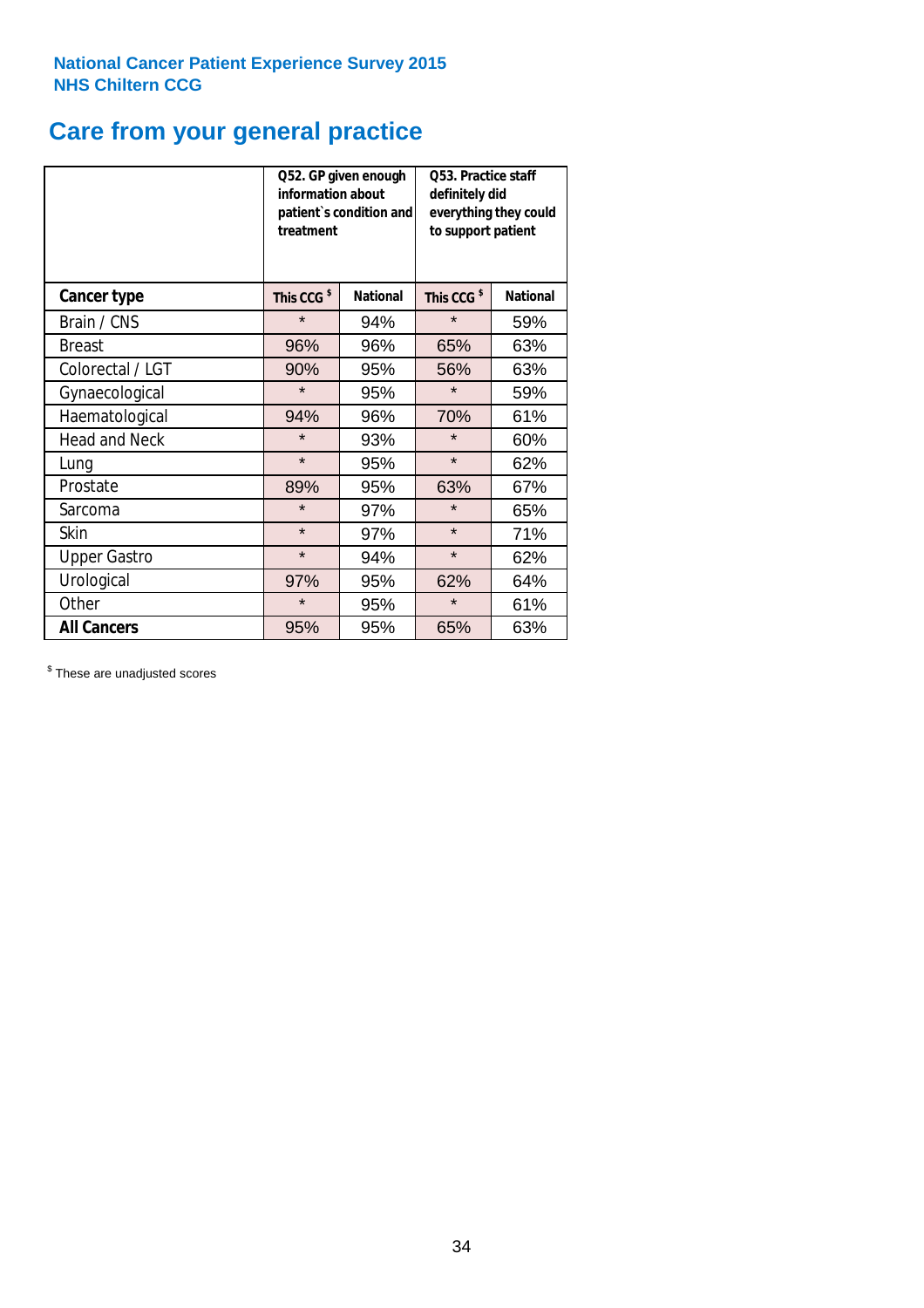# **Your overall NHS care**

|                      | Q54. Hospital and<br>community staff<br>always worked well<br>together |                 | Q55. Patient given a<br>care plan |                 | Q56. Overall the<br>administration of the<br>care was very good /<br>good |                 | Q57. Length of time for<br>attending clinics and<br>appointments was<br>right |                 |
|----------------------|------------------------------------------------------------------------|-----------------|-----------------------------------|-----------------|---------------------------------------------------------------------------|-----------------|-------------------------------------------------------------------------------|-----------------|
| Cancer type          | This CCG <sup>\$</sup>                                                 | <b>National</b> | This CCG <sup>\$</sup>            | <b>National</b> | This CCG <sup>\$</sup>                                                    | <b>National</b> | This CCG <sup>\$</sup>                                                        | <b>National</b> |
| Brain / CNS          | $\star$                                                                | 45%             | $\star$                           | 29%             | $\star$                                                                   | 84%             | $\star$                                                                       | 60%             |
| <b>Breast</b>        | 51%                                                                    | 60%             | 28%                               | 35%             | 85%                                                                       | 90%             | 46%                                                                           | 64%             |
| Colorectal / LGT     | 45%                                                                    | 60%             | 18%                               | 36%             | 81%                                                                       | 88%             | 55%                                                                           | 68%             |
| Gynaecological       | $\star$                                                                | 58%             | $\star$                           | 29%             | $\star$                                                                   | 89%             | $\star$                                                                       | 66%             |
| Haematological       | 70%                                                                    | 63%             | 31%                               | 33%             | 88%                                                                       | 92%             | 73%                                                                           | 62%             |
| <b>Head and Neck</b> | $\star$                                                                | 58%             | $\star$                           | 34%             | $\star$                                                                   | 89%             | $\star$                                                                       | 65%             |
| Lung                 | $\star$                                                                | 63%             | $\star$                           | 32%             | $\star$                                                                   | 89%             | $\star$                                                                       | 70%             |
| Prostate             | 57%                                                                    | 63%             | 12%                               | 36%             | 84%                                                                       | 87%             | 63%                                                                           | 71%             |
| Sarcoma              | $\star$                                                                | 60%             | $\star$                           | 31%             | $\star$                                                                   | 90%             | $\star$                                                                       | 63%             |
| Skin                 | $\star$                                                                | 69%             | $\star$                           | 39%             | $\star$                                                                   | 89%             | $\star$                                                                       | 73%             |
| <b>Upper Gastro</b>  | $\star$                                                                | 58%             | $\star$                           | 36%             | $\star$                                                                   | 88%             | $\star$                                                                       | 66%             |
| Urological           | 72%                                                                    | 62%             | 19%                               | 26%             | 84%                                                                       | 84%             | 86%                                                                           | 73%             |
| Other                | 48%                                                                    | 56%             | $\star$                           | 29%             | 75%                                                                       | 87%             | 61%                                                                           | 61%             |
| <b>All Cancers</b>   | 61%                                                                    | 61%             | 26%                               | 33%             | 84%                                                                       | 89%             | 64%                                                                           | 66%             |

|                      | Q58. Taking part in<br>cancer research | discussed with patient | Q59. Patient's average<br>rating of care scored<br>from very poor to very<br>good |                 |  |
|----------------------|----------------------------------------|------------------------|-----------------------------------------------------------------------------------|-----------------|--|
| <b>Cancer type</b>   | This CCG <sup>\$</sup>                 | <b>National</b>        | This CCG <sup>\$</sup>                                                            | <b>National</b> |  |
| Brain / CNS          | $\star$                                | 32%                    | $\star$                                                                           | 8.5             |  |
| <b>Breast</b>        | 23%                                    | 28%                    | 8.5                                                                               | 8.8             |  |
| Colorectal / LGT     | 18%                                    | 22%                    | 8.8                                                                               | 8.7             |  |
| Gynaecological       | $\star$                                | 27%                    | $\star$                                                                           | 8.7             |  |
| Haematological       | 26%                                    | 36%                    | 9.1                                                                               | 8.8             |  |
| <b>Head and Neck</b> | $\star$                                | 21%                    | $\star$                                                                           | 8.6             |  |
| Lung                 | $\star$                                | 34%                    | $\star$                                                                           | 8.6             |  |
| Prostate             | 39%                                    | 35%                    | 8.3                                                                               | 8.6             |  |
| Sarcoma              | $\star$                                | 29%                    | $\star$                                                                           | 8.7             |  |
| Skin                 | $\star$                                | 17%                    | $\star$                                                                           | 8.9             |  |
| <b>Upper Gastro</b>  | $\star$                                | 30%                    | $\star$                                                                           | 8.6             |  |
| Urological           | 12%                                    | 14%                    | 8.7                                                                               | 8.5             |  |
| Other                | 17%                                    | 31%                    | 8.1                                                                               | 8.6             |  |
| <b>All Cancers</b>   | 24%                                    | 28%                    | 8.7                                                                               | 8.7             |  |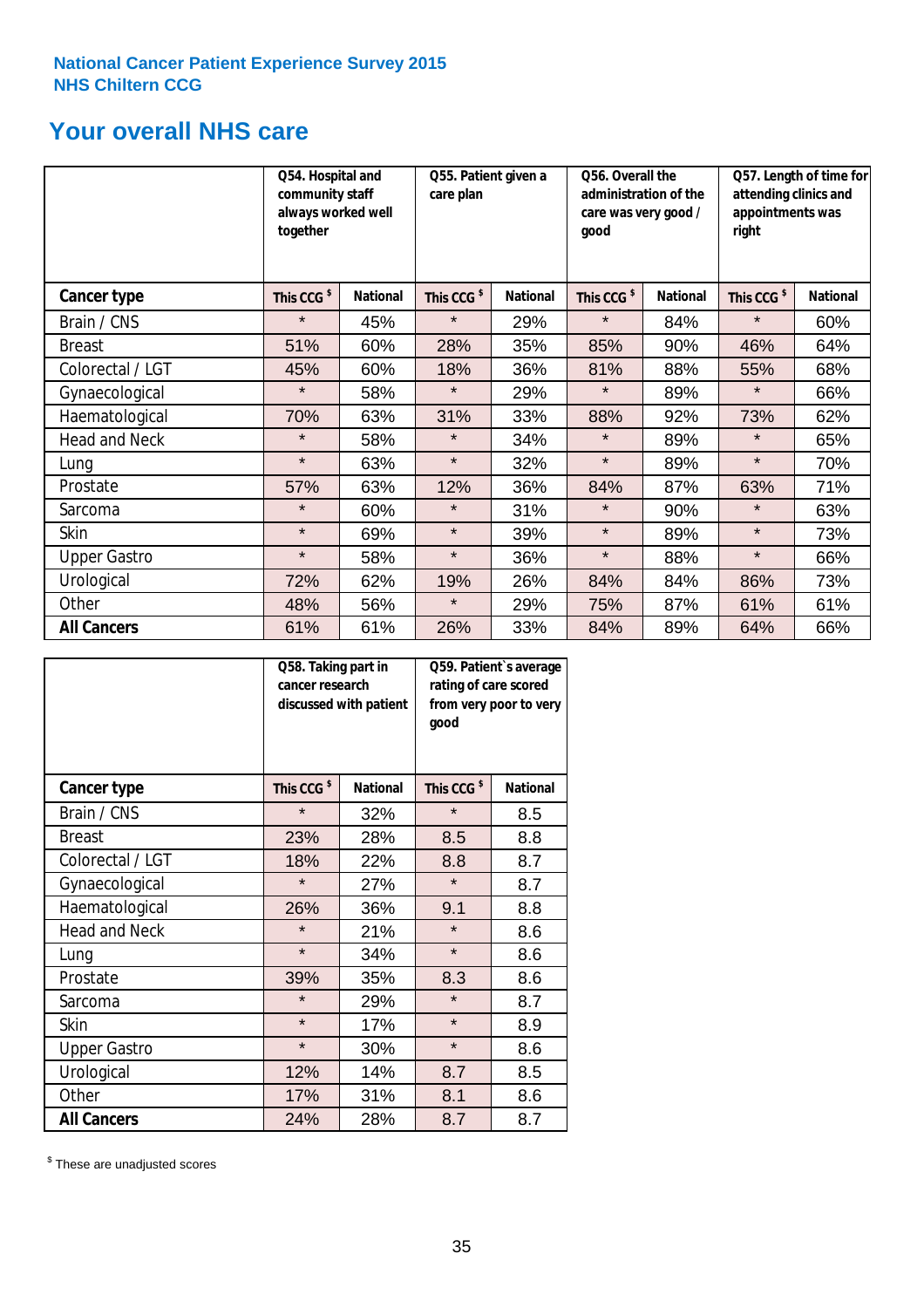# **Annex**

# **Methodology**

The sample for the survey included all adult (aged 16 and over) NHS patients, with a confirmed primary diagnosis of cancer, discharged from an NHS Trust after an inpatient episode or day case attendance for cancer related treatment in the months of April, May and June 2015.

The patients included in the sample had relevant cancer ICD10 codes (C00-99 excluding C44 and C84, and D05) in the first diagnosis field of their patient records, applied to their patient files by the relevant NHS Trust, and were alive at the point at which fieldwork commenced. Deceased checks were undertaken on up to three occasions during fieldwork, to ensure that questionnaires were not sent to patients who had died since their treatment.

Trust samples were checked rigorously for duplicates and patient lists were also de-duplicated nationally to ensure that patients did not receive multiple copies of questionnaires.

The fieldwork for the survey was undertaken between October 2015 and March 2016.

For the first time, the survey used a mixed mode methodology. Questionnaires were sent by post with two reminders where necesssary, but also included an option to complete online. A Freephone helpline was available for respondents to ask questions about the survey, to enable them to complete their questionnaires over the phone, and to provide access to a translation and interpreting facility for those whose first language was not English.

The Health Research Authority supported the survey by granting Section 251 approval.

# **Further information**

Further information on survey methodology, as well as all of the national and local reports and data, is available at www.ncpes.co.uk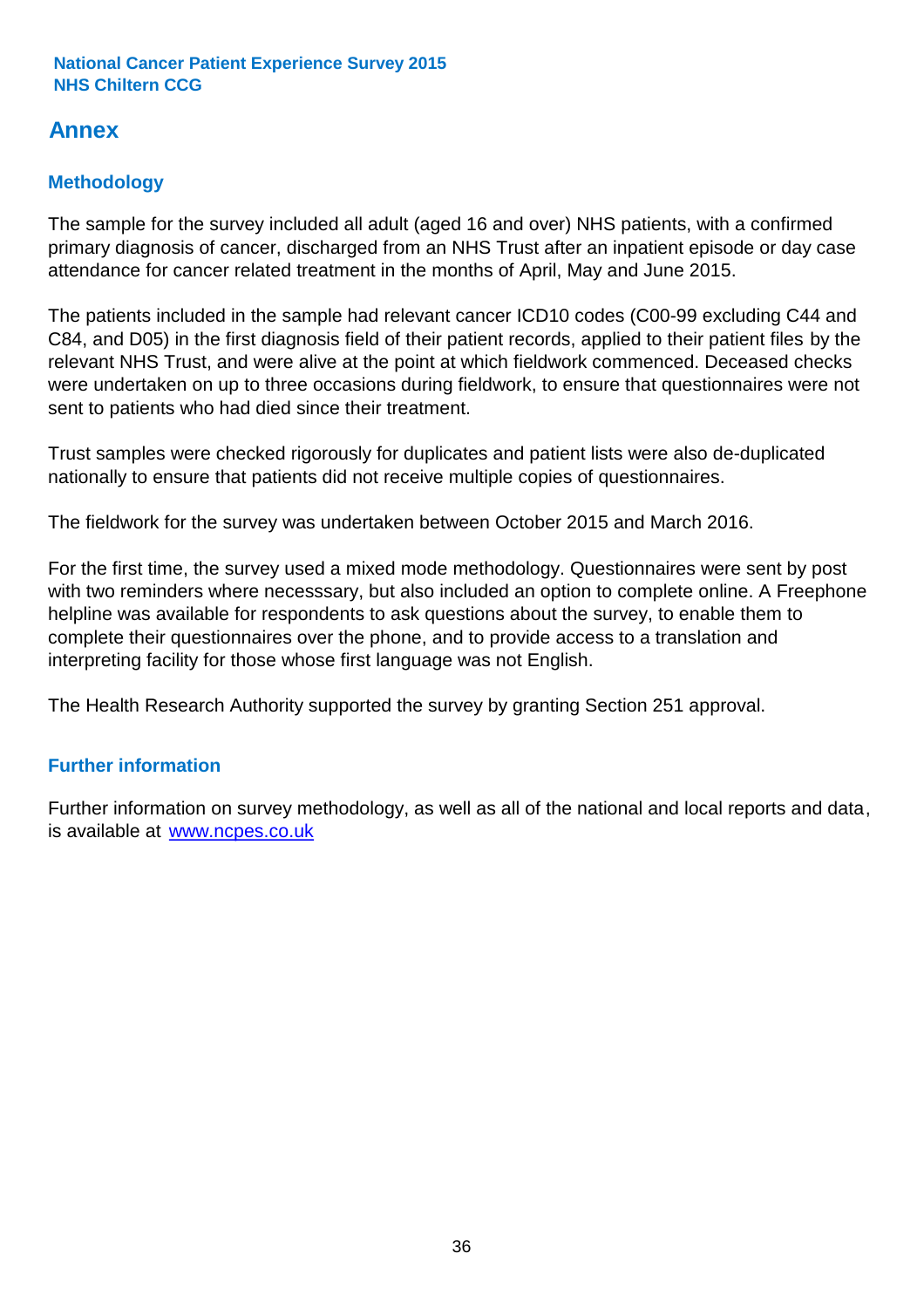### **Redevelopment of the 2015 survey**

A number of significant changes have been made to the National Cancer Patient Experience Survey in 2015:

- the length of the questionnaire has been reduced
- response options have been reviewed and changed to make them consistent throughout the survey
- some of the questions and / or answer options have been changed so that they are now in line with questions in other patient surveys (e.g. the Care Quality Commission national patient surveys), to improve comparability between them
- the topic areas within the questionnaire have been redesigned to capture the whole patient journey.

There are 50 questions in the questionnaire that relate directly to patient experience. Of these, 14 remain unchanged from previous years; and a further 21 have been slightly amended. We draw caution in directly comparing data from the 2015 survey to the findings of the previous CPES surveys, even for identical questions. Changes in the structure of the survey instrument (questionnaire) and also the administration of the survey (calendar period and length of time from sampling to field work start and completion) may influence nationwide averages, although these features will not greatly impact on relative comparisons (e.g. between patient groups or hospitals).

The other 15 questions are either new or substantially changed from previous years.

It is expected that there will be few, if any changes, to the questionnaire going forward so we will be able to compare the results year on year. Where changes are necessary they are expected to be for methodological reasons or to improve question reliability.

Another significant change in 2015 is that an online version of the questionnaire has been developed. The online version was developed to make the questionnaire more accessible for respondents. This may have an impact on the demographic characteristics of the respondents. This may be an improvement if previously underrepresented groups have responded. However, changes to the demographics of respondents may have implications on the overall results - and again, leads us to draw caution in directly comparing results with previous years.

### **Official Statistics**

The 2015 survey data has been published for the first time as Official Statistics. The 2015 survey data has been produced and published in line with the Code of Practice for Official Statistics.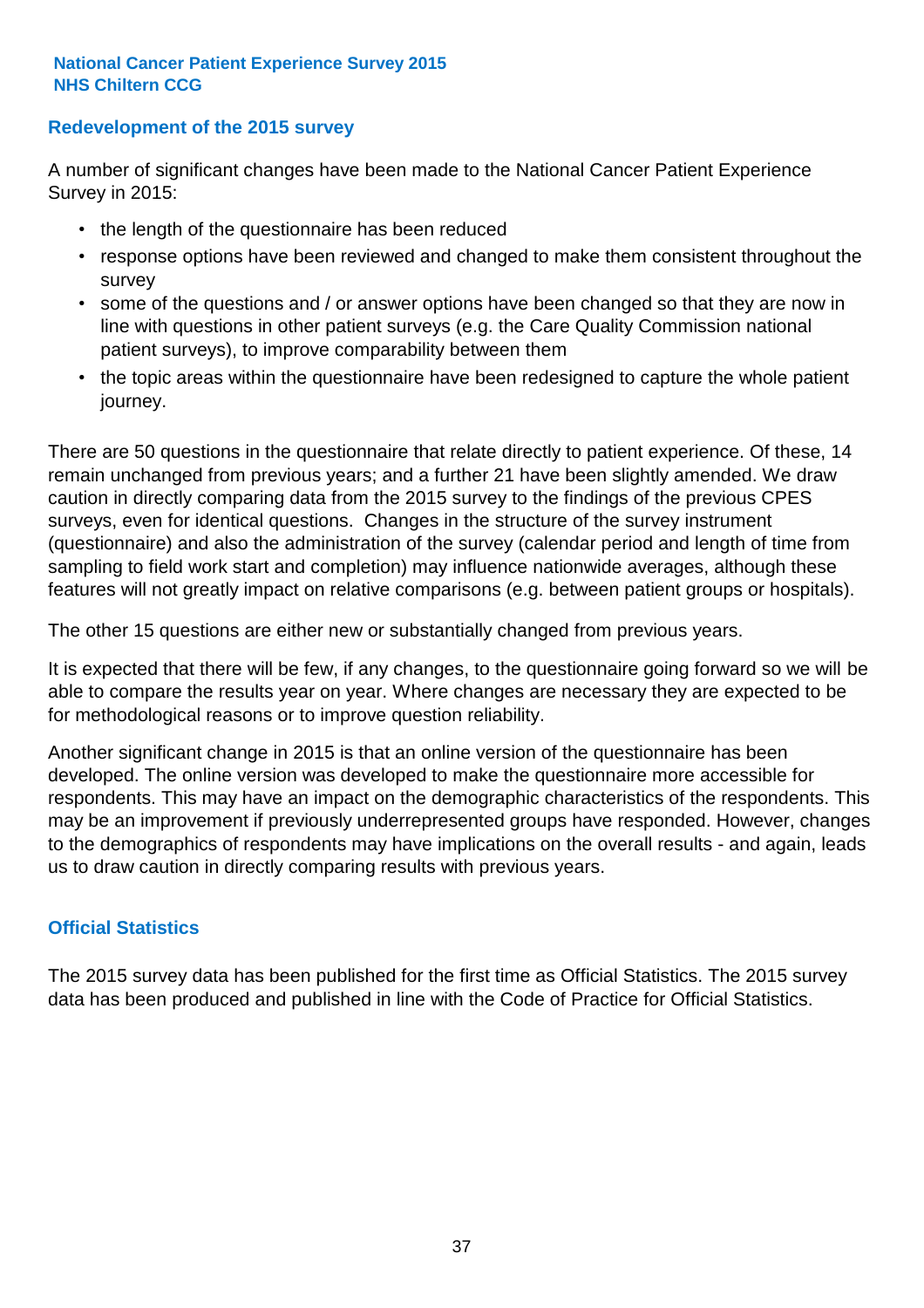### **Scoring methodologies**

49 of the 50 questions relating directly to patient experience have been summarised as the score of the percentage of patients who reported a positive experience. For example:

- question 6 asks: "Overall, how did you feel about the length of time you had to wait for your test to be done?". Responses have been recorded as positive only for those patients who selected the first option ("It was about right")
- question 11 asks: "When you were told you had cancer, were you given written information about the type of cancer you had?". Responses have been recorded as positive only for those patients who selected the first option ("Yes, and it was easy to understand").

Where options do not provide any information on positive/negative patient experience (e.g. "Don't know / can't remember"), they are excluded from the score.

The other question (question 59) asks respondents to rate their overall care on a scale of 0 to 10. Scores have been given as an average on this scale.

A copy of the 2015 questionnaire, marked up with all of these scoring conventions, is available at www.ncpes.co.uk

Further details on the scoring methodology can be found in the technical document for the survey, available at <u>www.ncpes.co.uk</u>

#### **Case-mix adjustment**

For the first time in 2015, case-mix adjusted findings are being presented alongside unadjusted results for CCGs. Case-mix adjustment allows us to account for the impact that differing patient populations might have on results. By using the case-mix adjusted estimates we can obtain a greater understanding of how a CCG is performing given their patient population.

The factors taken into account in this case-mix adjustment are gender, age, ethnic group, deprivation, and tumour group.

For further details on case-mix adjustment, please refer to the technical document for the survey, available at www.ncpes.co.uk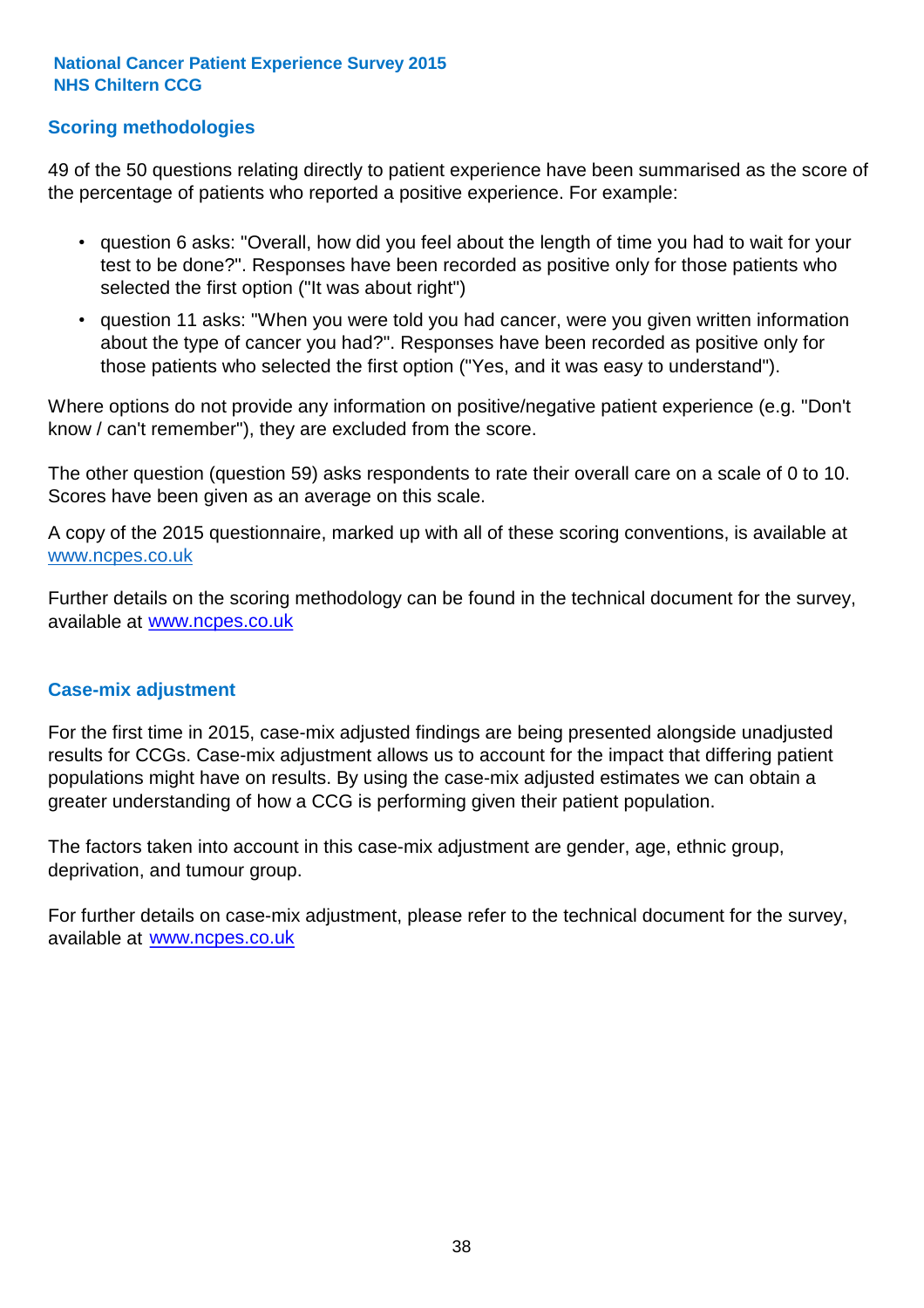### **Response Rates**

|                 | Sample<br><b>Size</b> | <b>Excluded</b> | Adjusted<br><b>Sample</b> | <b>Not</b><br><b>Returned Refused</b> | Blank /         | Completed | Response<br>Rate |
|-----------------|-----------------------|-----------------|---------------------------|---------------------------------------|-----------------|-----------|------------------|
| <b>National</b> | 116,991               | 8.719           | 108,272                   | 33,168                                | 3.918           | 71,186    | 66%              |
| 10H             | 645                   | 43              | 602                       | 204                                   | 18 <sup>l</sup> | 380       | 63%              |

#### **Respondents by tumour group**

The tables below show the numbers of patients from each tumour group and the age and gender distribution of these patients.

| <b>Tumour Group</b>  | Number of<br>respondents* |
|----------------------|---------------------------|
| Brain / CNS          | $\overline{2}$            |
| <b>Breast</b>        | 93                        |
| Gynaecological       | 13                        |
| Colorectal / LGT     | 44                        |
| Lung                 | 19                        |
| <b>Skin</b>          | 11                        |
| Haematological       | 85                        |
| <b>Upper Gastro</b>  | 19                        |
| Other                | 14                        |
| Urological           | 41                        |
| Prostate             | 31                        |
| Sarcoma              | 5                         |
| <b>Head and Neck</b> | 3                         |

*\* These figures may not match the numerator for all questions in the 'Comparisons by tumour group' section of this report, because not all questions were answered by all respondents.*

### **Respondents by age and gender**

The questionnaire asked respondents to give their year of birth. This information has been amalgamated into 8 age bands. The age and gender distribution for the CCG was as follows:

|             | 16-24 | 25-34 | 35-44 | 45-54 | 55-64 | 65-74 | 75-84 | $85+$ | <b>Total</b> |
|-------------|-------|-------|-------|-------|-------|-------|-------|-------|--------------|
| <b>Male</b> |       |       |       | 9     | 27    | 82    | 48    |       | 180          |
| Female      |       |       |       | 29    | 54    | 54    | 49    |       | 200          |
| Total       |       |       |       | 38    | 81    | 136   | 97    |       | 380          |